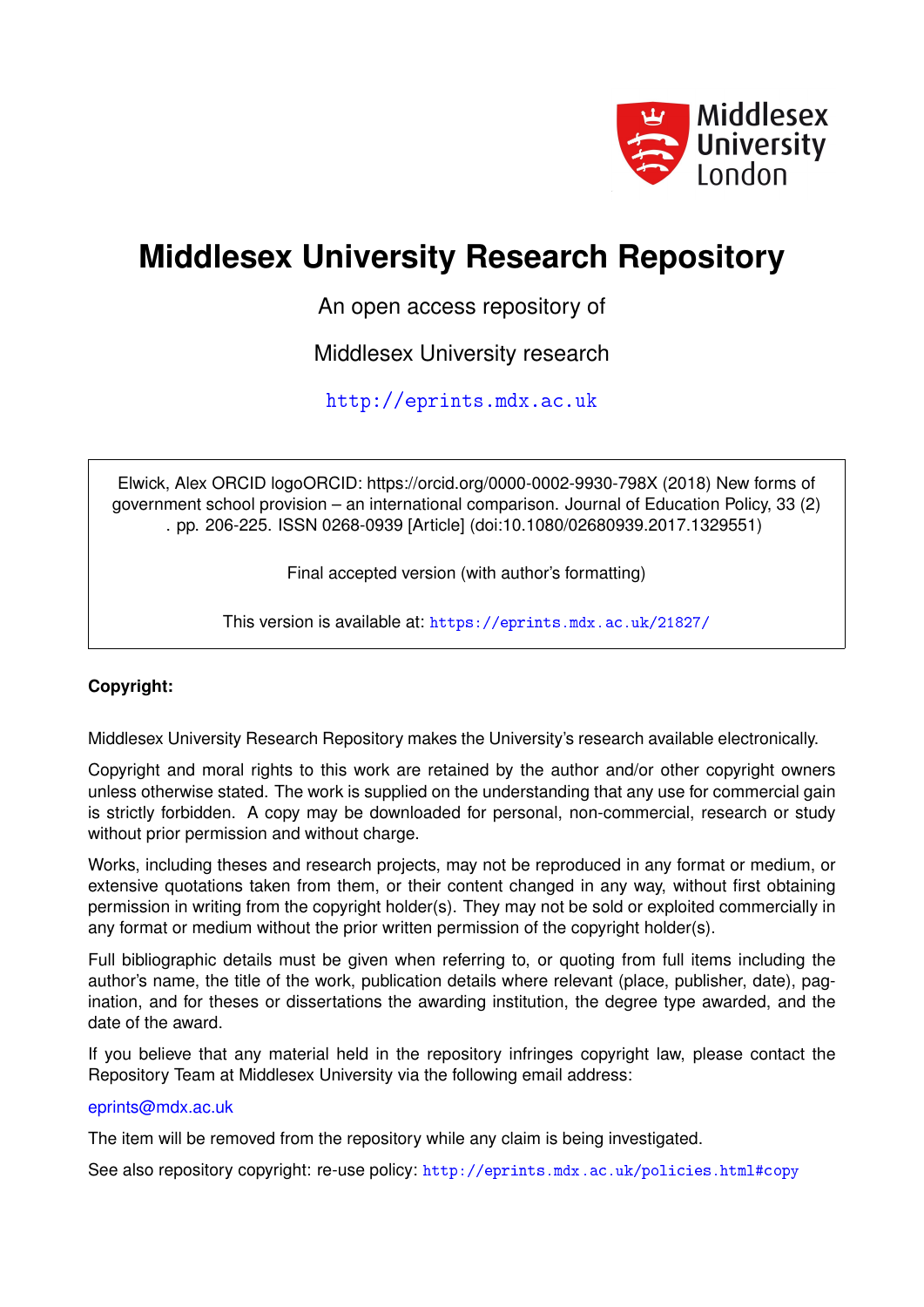# **New forms of government school provision – an international comparison**

# Alex Elwick

*Centre for Education Research and Scholarship (CERS), Middlesex University, London, UK*

# a.elwick@mdx.ac.uk

Alex Elwick is a research assistant in the Centre for Education Research and Scholarship (CERS), Department of Education, Middlesex University. Previously he was a research officer in the Development, Research and Policy Unit (DRPU) at Education Development Trust, an education charity and consultancy based in Reading, UK. In 2013 he completed an AHRC funded PhD at Newcastle University on non-formal learning in museums and art galleries. His interests include education policy at all levels (e.g. early years, school, and higher education).

# *Acknowledgements:*

This research was funded by the Education Development Trust as part of a wider project into urban school reform worldwide ('Interesting cities: five approaches to urban school reform'). In particular I would like to acknowledge the contributions of Tony McAleavy, Anna Riggall, Suzanne Roddis, Rita Damasceno and Laura Lewis.

*Word count:* 9901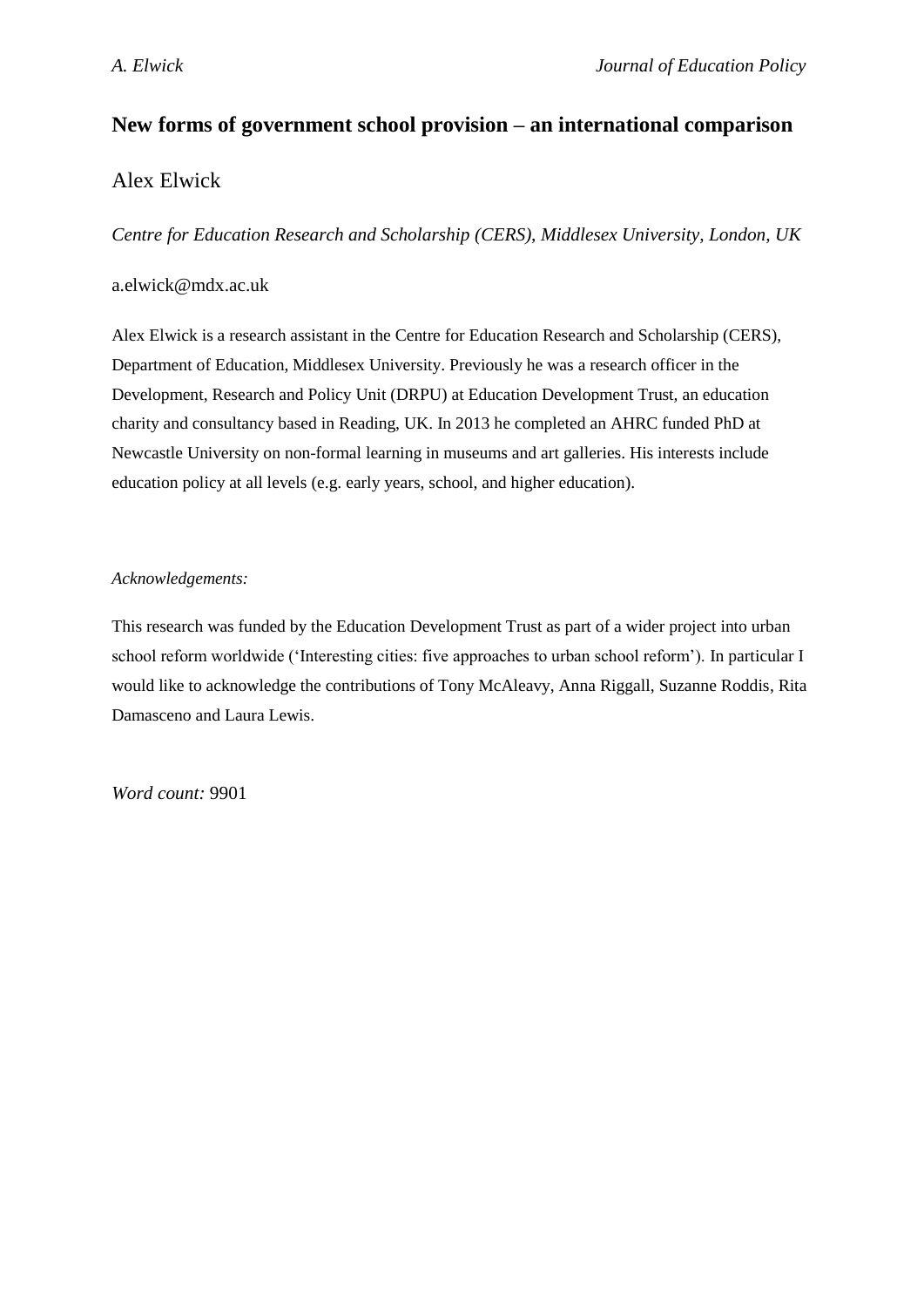# **New forms of government school provision – an international comparison**

Driven by a desire to improve academic outcomes and transform 'failing' schools, governments around the world have often turned to the development of new forms of state-funded school. This paper looks at three such instances of the introduction of new forms of schooling, within three urban localities (academy schools in London; charter schools and small schools of choice in New York City; and Schools of Tomorrow in Rio de Janeiro). It considers the extent to which these types of school did improve academic outcomes for their students and draws comparisons across each case study in order to understand their similarities and differences. It concludes that although the quasi-marketisation of school systems through the introduction of new (often private) providers might improve outcomes, this is not the only means by which improvement can be attained; and that instead the introduction of new forms of school may be successful because this enables certain other changes to happen. It highlights the limited nature of impact evidence available in all instances, which restricts our ability to properly evaluate the effect of new school types on outcomes.

Keywords: Government schools; academies; charter schools; privatisation; marketisation

## **1. Introduction**

Since at least the early 2000s there has been a growing trend, around the world, to explore alternatives to the traditional government school model – a policy-driven approach to challenge the status quo and increase the diversity of school options open to parents and children. Such policy initiatives have led to a raft of newly-named school types, providing free-to-access schooling alongside traditional government schools, such as 'free schools' in Sweden, 'charter schools' in America or 'academy schools' in England. These schools are state-funded, but in some cases can be run for profit, marking a step towards the privatisation of schooling (while still remaining free for students to access, in line with the wider provision on offer).

This paper will explore examples of new school type in three distinct, but nonetheless comparable, cities. It will examine the evidence that these new forms of schooling contribute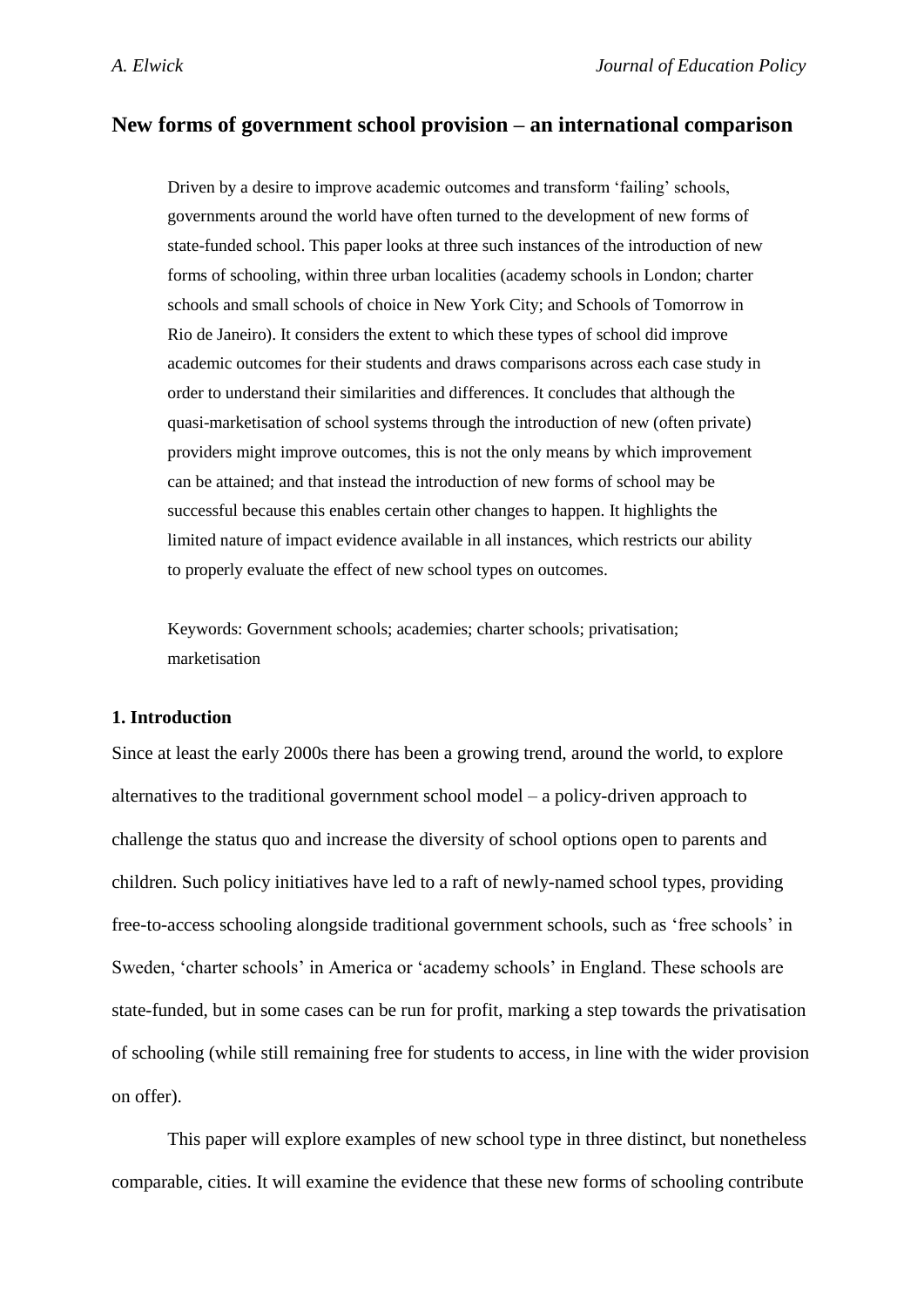to improved student outcomes and make comparisons between the models explored. It will focus on academy schools in London; 'small schools of choice' and charter schools in New York City; and 'Schools of Tomorrow' in Rio de Janeiro. By comparing these different models of school this paper will inform the international debate around school choice, particularly highlighting the lack of robust evidence that exists to properly evaluate each. It will contribute to the wider academic and policymaking contexts around the move towards the marketization or quasi-marketization of schooling.

These three cities have been chosen purposefully, firstly because they are all large in terms of population (in each case there is a large school-age population and a large number of state-funded schools) and broadly comparable in size; and secondly because they represent three instances in which new forms of government school have been introduced in order to drive improvement – particularly in terms of academic outcomes – which has coincided with broad improvements in these outcomes for each city (Elwick and McAleavy 2015). In all three cities, these particular policies took place within a wider programme of educational reform and this analysis will inevitably touch upon a more holistic view of these reform programmes. While some of the wider policy initiatives to create new models of schooling (such as charter schools in the US) were implemented at a national level, there was nonetheless a direct move towards increasing the supply of such schools at a metropolitan level in each instance. There was a sense that many government schools, particularly in disadvantaged areas, had failed in terms of learning outcomes. The Schools of Tomorrow in Rio (New York City Global Partners 2011), the initial academies in London (DfE 2015a) and the charter schools and small schools of choice in New York (Bloom and Unterman 2013) were largely established on the sites of previous government schools that had consistently been perceived as failing over many years. In each city, these new schools served the most disadvantaged communities and sought to establish a 'no excuses' culture which rejected the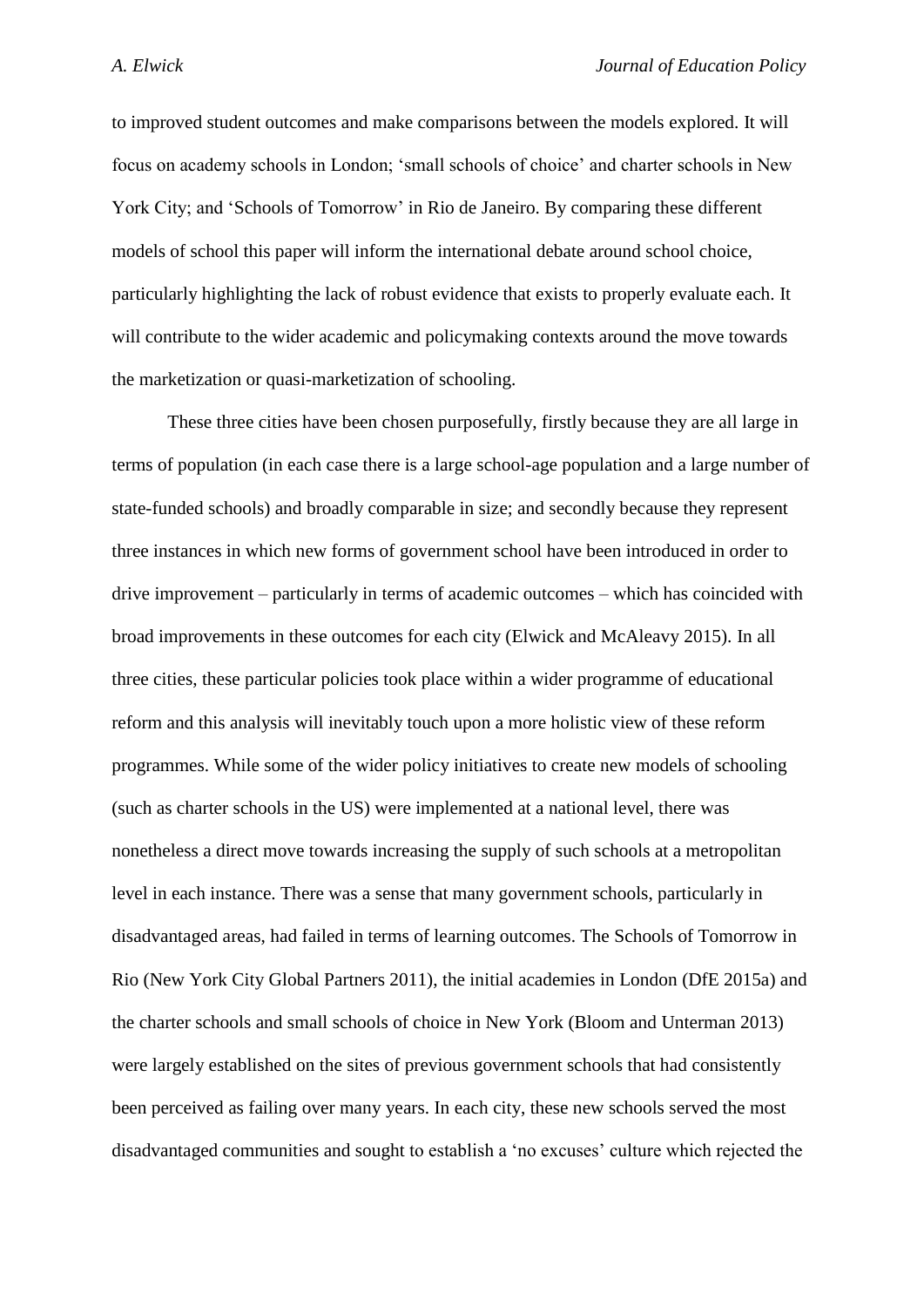view that disadvantaged students were often doomed to fail. In each case, these new models of schools aimed to increase school choice, which, as Burgess and Briggs note, is an attractive option if it 'reduces or eliminates the role of location, thereby enabling children from poor families to access good schools' (2010, 647).

Chubb and Moe argue that introducing such forms of school, as part of the marketization (or quasi-marketization) of school systems, can result in higher levels of school effectiveness through the changes in school governance structure (1998), a view disputed by others such as Ball, who suggested that the effects of market inequalities led to a more stratified system of school (1993). Whitty and Power described this marketization thus:

Recent reforms have sought to dismantle centralized bureaucracies and create in their place devolved systems of schooling with increased emphasis on parental choice and competition between increasingly diversified types of school. These reforms are often seen to be leading to an increasing "marketization" and "privatization" of education (Whitty and Power 2000, 93). It should be noted that in all cases explored in this paper, the new forms of schooling operated alongside traditional government funded and run schools, hence the term 'quasi-

marketization' or 'so-called' markets (Tooley 1995).

In New York City establishing new schools was a central component of reforms initiated by Mayor Michael Bloomberg (in office 2002-2013) and his schools chancellor Joel Klein (2002-2011). Two types of new school were utilised during the 2000s in New York City: small schools of choice (SSCs) were, as the name suggests, considerably smaller institutions than the large schools they replaced – increasing the choice and competition of schools in the city, often co-located with other SSCs on campuses where once a single large school had stood (Nadelstern 2013). Klein and Bloomberg also made use of the charter schools movement – encouraging operators to expand in New York City, meaning that these schools (free from municipal control and with much greater freedom of regulation) increased from just 17 in 2002 to almost 200 by 2013 (New York City Charter School Centre 2014).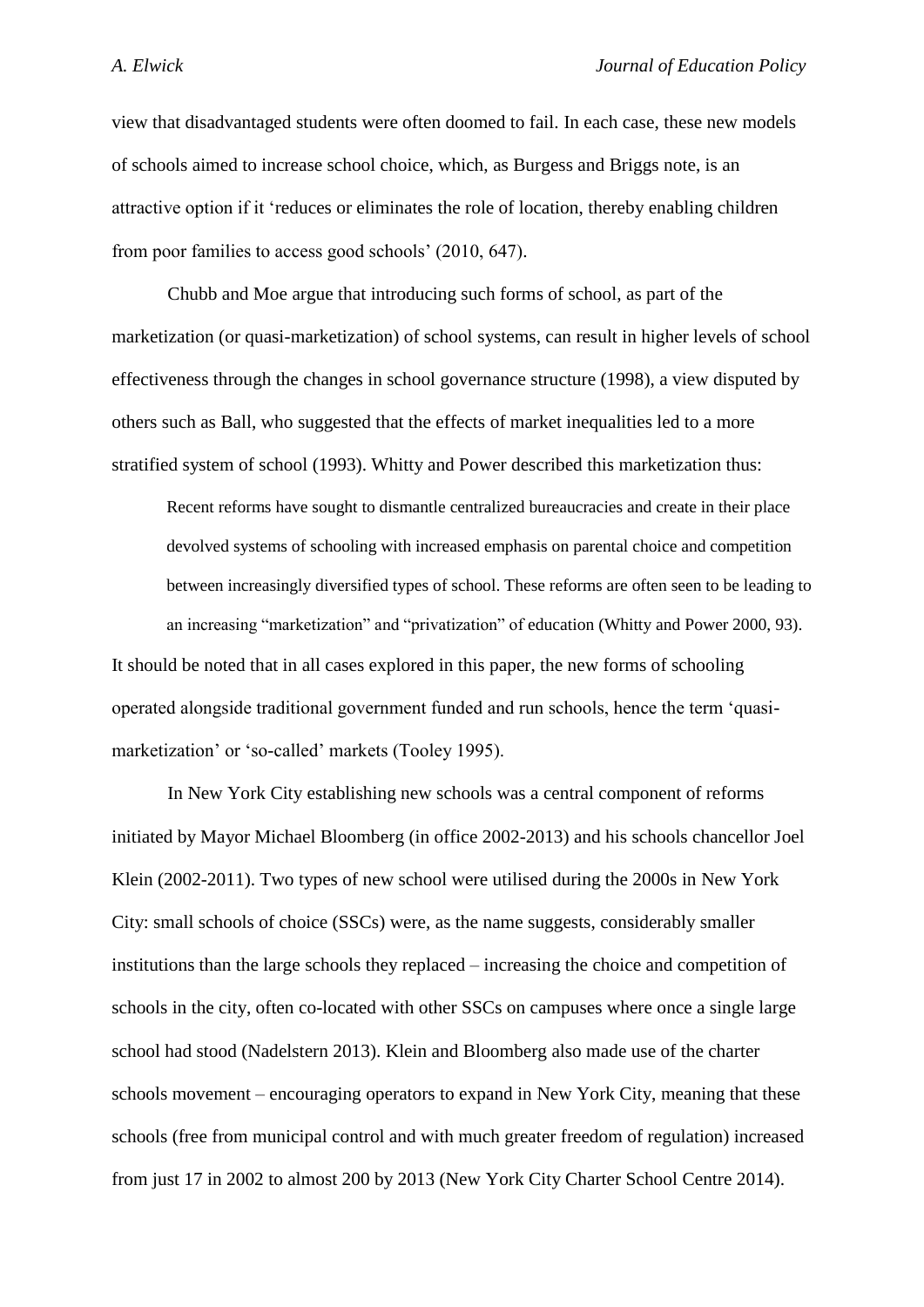Although evidence for charter schools across the US is mixed, the evidence in New York City does seem to suggest they outperform other district-run schools there (Hoxby, Murarka and Kang 2009).

In London the academies programme (again, a nationwide initiative) began in 2002, when some chronically underperforming schools were closed and re-opened as flagship 'academies'. Although these schools are now widespread across England, they were originally known as 'city academies' and first operated in London (Curtis et al. 2008). Academies are publicly funded autonomous schools that are not required to follow the national curriculum and are free from municipal control (instead accountable directly to the national government). As in the US, the evidence for academies is mixed in England as a whole; however the best new academies are seen as some of the highest-performing government-funded schools in London (National Audit Office 2012). As well as turning around some schools previously described as 'failing', there is evidence that academies also injected a new form of competitive pressure into the London system (Baars et al. 2014).

In Rio – as in New York City and London – new schools were established in typically high-poverty areas. The secretary of education for the municipality, Claudia Costin, identified around 150 schools in urban slums where learning 'was almost impossible' (New York City Global Partners 2011, 1) and in their place opened 'Escolas do Amanha' (Schools of Tomorrow) (Costin 2014). These new schools had improved facilities and learning resources, better quality teachers and an extended school day. Although operating for less time than their counterparts in New York City and London, these new schools have shown impressive results in terms of improving the academic performance of their students when compared with other government-funded institutions in the city (Prefeitura do Rio de Janeiro 2014).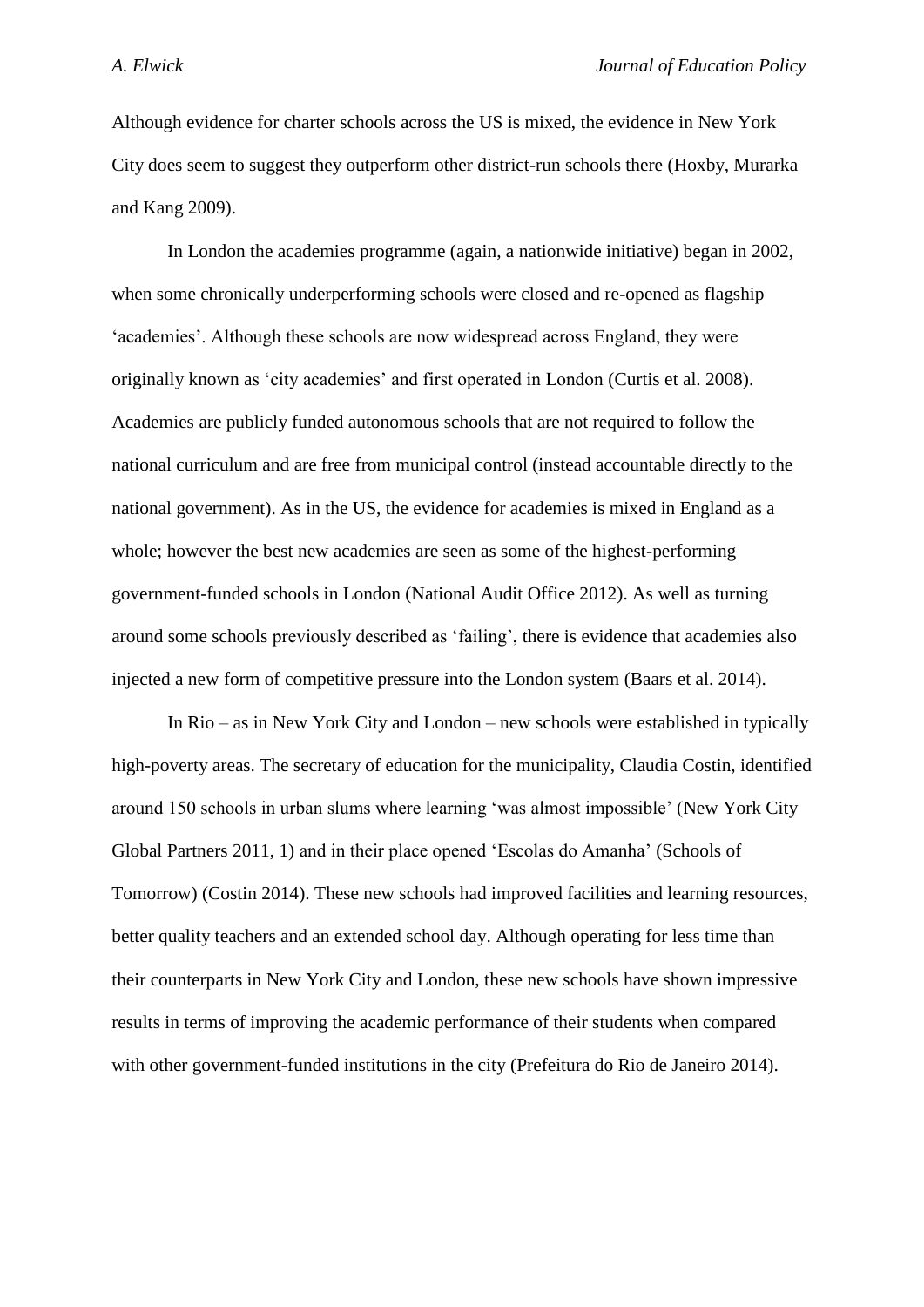## *1.1 Methodology*

This paper used a form of critical realism (see Sayer 2000) in order to critique and investigate the systems of schooling employed in the three contexts studied and the ways in which the new models of school improved outcomes, particularly for disadvantaged students. Fletcher's paper on the application of critical realism in qualitative methods was used as a basic frame in order to conduct empirical research (2016), while Easton has argued the defence of case study research via a critical realist stance (2010) that served to justify the method employed.

By adopting a comparative case study approach in order to collect and analyse data, investigations of each city can be conducted, combining qualitative and quantitative methods (Goodrick 2014). This method is based upon the systematic comparison of data points ('cases') (Kaarbo & Beasley 1999). Although the definition of a 'case' is somewhat contested (Ragin 1989) in this instance it is used to refer to the bounded phenomenon of school reform within a specific urban area. As well as providing an in-depth focus and description of each individual case, the comparative nature of the method involves analysing and synthesising differences and similarities between cases in order to both demonstrate theoretical explanations and to contrast different contexts (Collier 1993, 108).

Each case study combines an analysis of secondary literature and data with a series of qualitative, in-depth, interviews that were carried out with around ten individuals from each city including policy-makers, school leaders (principals and headteachers), teachers and academics. All of those interviewed have direct and recent experience of the school systems in question and can offer a unique perspective on the policy changes implemented (either because they were involved in implementing them, or were directly affected as a result of their implementation). I will particularly focus on the last ten to fifteen years in each city, although relevant policy changes in Rio have taken place more recently (since around 2009) than those in London and New York City (which extend back as far as 2002/2003). As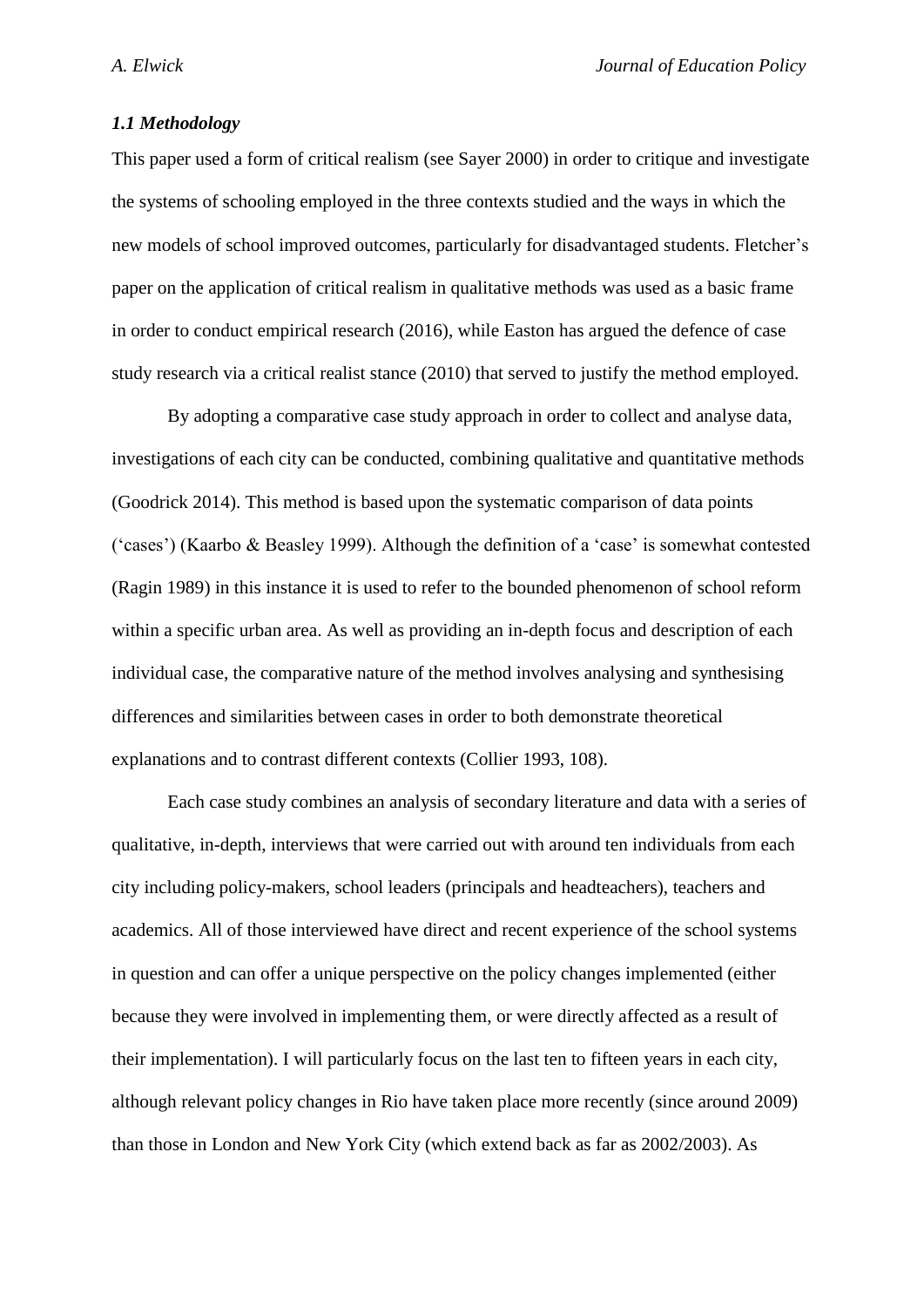explained above, selection of the cases paid heed to potential comparability (Kaarbo and Beasley 1999, 380), but was primarily purposeful (see Tashakkori and Teddlie 2003) in terms of identifying distinct models of schooling which have, at least on the face of things, improved outcomes for their students.

The interview data used in this paper has been selected in order to illustrate the most salient and relevant issues. It is representative of the wider dataset and where there were significant oppositional views expressed these have been noted. Alongside this qualitative data, quantitative data has also been used throughout in order to demonstrate the changes in academic outcomes in each city. In each instance standard government measures have been detailed (e.g. GCSE results in London, graduation rates in New York City and 'IDEB' national test scores in Rio) and where available other forms of quantitative data which show the relative performance of different school-types has been included. The availability and comparability of this range of data is severely limited and is a key weakness in the ability of any of the systems to properly evaluate the impact of different school types on outcomes.

The following sections of this paper will focus on each city in turn, explaining the policy framework that has enabled new forms of schooling to take root; what the evidence suggests that the impact has been on student outcomes in these new school types; and what the future holds in each case. The final section of the paper will directly compare these different models, without disregarding the context in which each operates.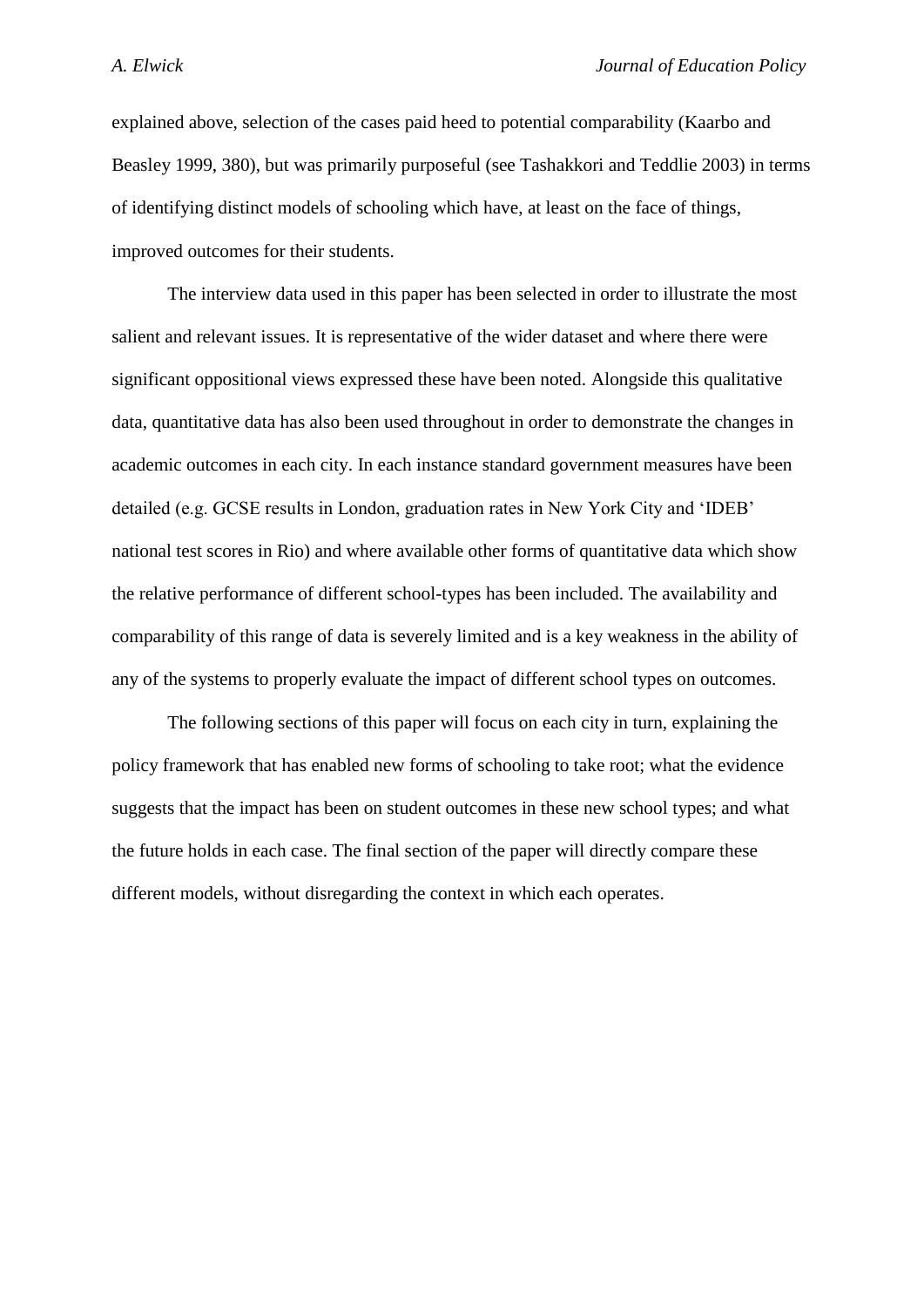#### **2. London – diversification of the system (the academies programme)**

The school system in London (and indeed across England) has become more diverse since 2002, with the introduction of a new form of school – academies – particularly driving this move towards diversification. This section will focus on the implementation and impacts (so far as they can be seen across the limited time period) of academy schools, particularly in London (the site of the first academies and one of the greatest concentrations of academy schools in England). It will assess to what extent evidence exists for the improved performance of academy schools, particularly in light of recent rhetoric and policy announcements by the UK government which acclaim the model as the 'best way to ensure every child, regardless of birth or background, has access to a world-class education' (Morgan 2016). Alongside academy schools, in 2010 'free schools' were introduced in England, which are government-funded, not run by local authorities, and can be set up by parent groups, charities etc. Owing to the availability of data (in part due to the relatively short period that most free schools have been open) this section will focus solely on academies.

Academies are publicly funded independent schools that are not required to follow the national curriculum. There are currently over 4,000 academies in England, and more than half of these are organised in formal collaborative arrangements, colloquially known as academy chains (DfE 2015a, 1). The first 'sponsored' academies (originally known as 'city' academies – a term dropped once these schools were opened outside urban centres) opened in London in 2002. Schools that were seen to be failing were replaced with new schools, removed from local government control and run instead by a government-approved 'sponsor' in the form of a not-for-profit trust provided with philanthropic support by the sponsor (Meyland-Smith and Evans 2009). After being elected in 2010, the UK's Coalition Government introduced a new type of academy school in England – the so-called 'converter' academy. This programme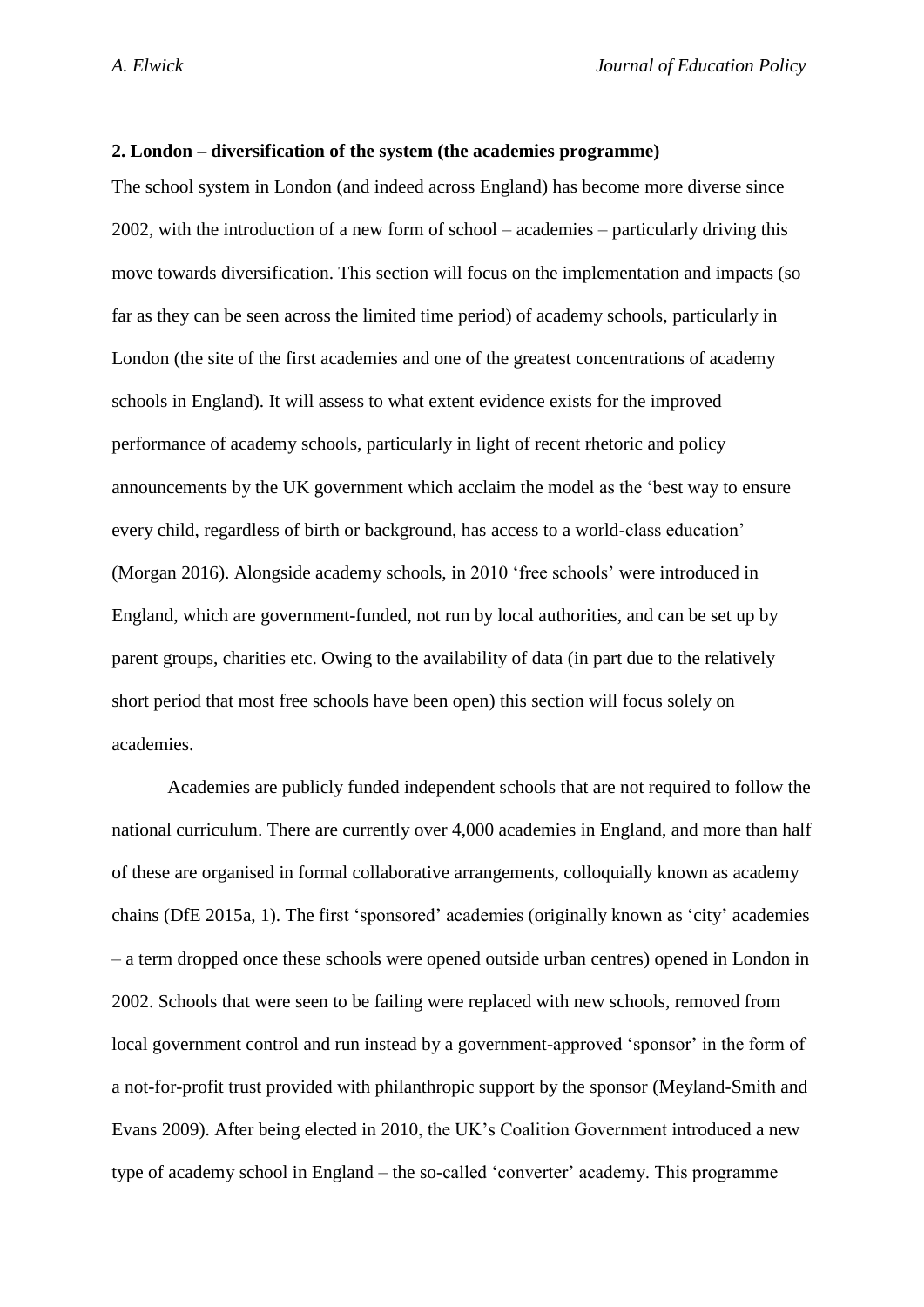allowed schools that were already performing well to convert to academy status of their own accord without the need for a sponsor to take over their management (West 2015). Converting to academy status did originally come with significant financial benefits, although these have since declined (e.g. Abrams 2012).

As a result of the introduction of converter academy status, there has been a massive expansion in the number of schools (particularly at secondary level) becoming academies; this has included an increase in the rate of sponsored academies opening as well (Worth 2015, 2). As can be seen in Figure 1, this new policy had a significant effect on secondary schools in London, with a huge shift in many boroughs across the city between 2010 and 2015 (DfE 2010; DfE 2015b). It should be noted that in a small minority of boroughs schools have so far resisted this approach, with very few converting to academy status.

## FIGURE 1

This focus on London is particularly relevant because the city's academic outcomes have improved dramatically since around 2003 – inner London went from the worstperforming region in England to the second best (behind only the more affluent region of outer London) by 2013 according to the government's key secondary performance measure (Baars et al. 2014).

Policy towards the management of government-funded schools was based on a commitment to diversity of provision. Some London schools benefited from improved local authority support; others were removed from local authority control and were designated as academies. There is a belief amongst some commentators that allowing new providers of education services to compete for students with existing providers can drive change and improvement: Hill (2012, 12) stated that 'school diversity and choice can undoubtedly contribute to school improvement' and Sahlgren's (2013, 97) research into school choice and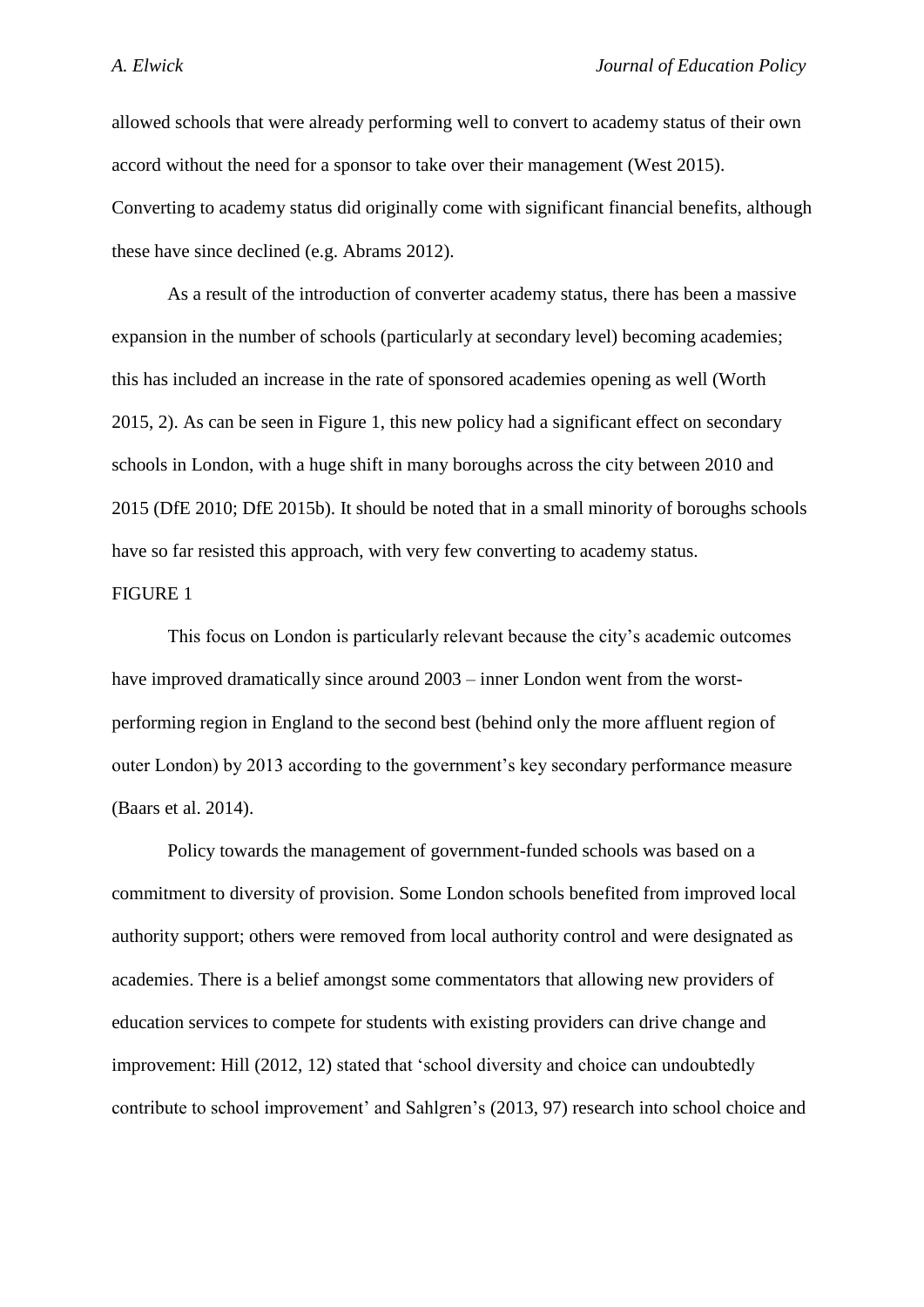education quality argued that increasing choice (e.g. by allowing new providers entry to the market) 'can be especially important for disadvantaged students'.

Against this backdrop of change, evidence for the performance of academy schools across England is mixed. In particular, a recent literature review from NFER (Sims et al. 2015) suggested that 'there was no conclusive evidence for the impact of academy status on attainment in primary schools' and that there was only some evidence 'sponsored secondary academies had a positive effect on pupil performance'. Given the fact that converter academies are still a relatively recent creation there is little substantial research on their performance, and what there is points out that more time may be required to fully assess their performance (Worth 2014). According to the Minister of State for Schools in England (Gibb 2016), the best new sponsored academies are now some of the highest-performing government-funded schools in England and indeed some of the participants interviewed for this research highlighted both the direct and indirect effect of these academies:

The local authority have had these schools, they had failed, their own solution didn't work ... taking them away from that culture and saying you are now part of an independent movement where expectations are different, terms and conditions are different, things are going to be different, was a short sharp shock that allowed those schools to change their culture ... For us though, the kind of schools we have taken on and I am sure for ARK and Oasis [two academy chains with schools in London] and the other academy chains that have done it, it has been removing them from the monolithic culture where failure has been accepted (head of a group of academy schools).

According to the participants interviewed in London the best academies provided proof that radical transformation of outcomes was possible: the 'threat' of forced conversion to academy status 'concentrated the mind' in some schools and assisted others to 'raise their game'. Given the rhetoric surrounding the introduction of academies, and particularly the language of a 'short sharp shock' that they supposedly provide, the level of improvement in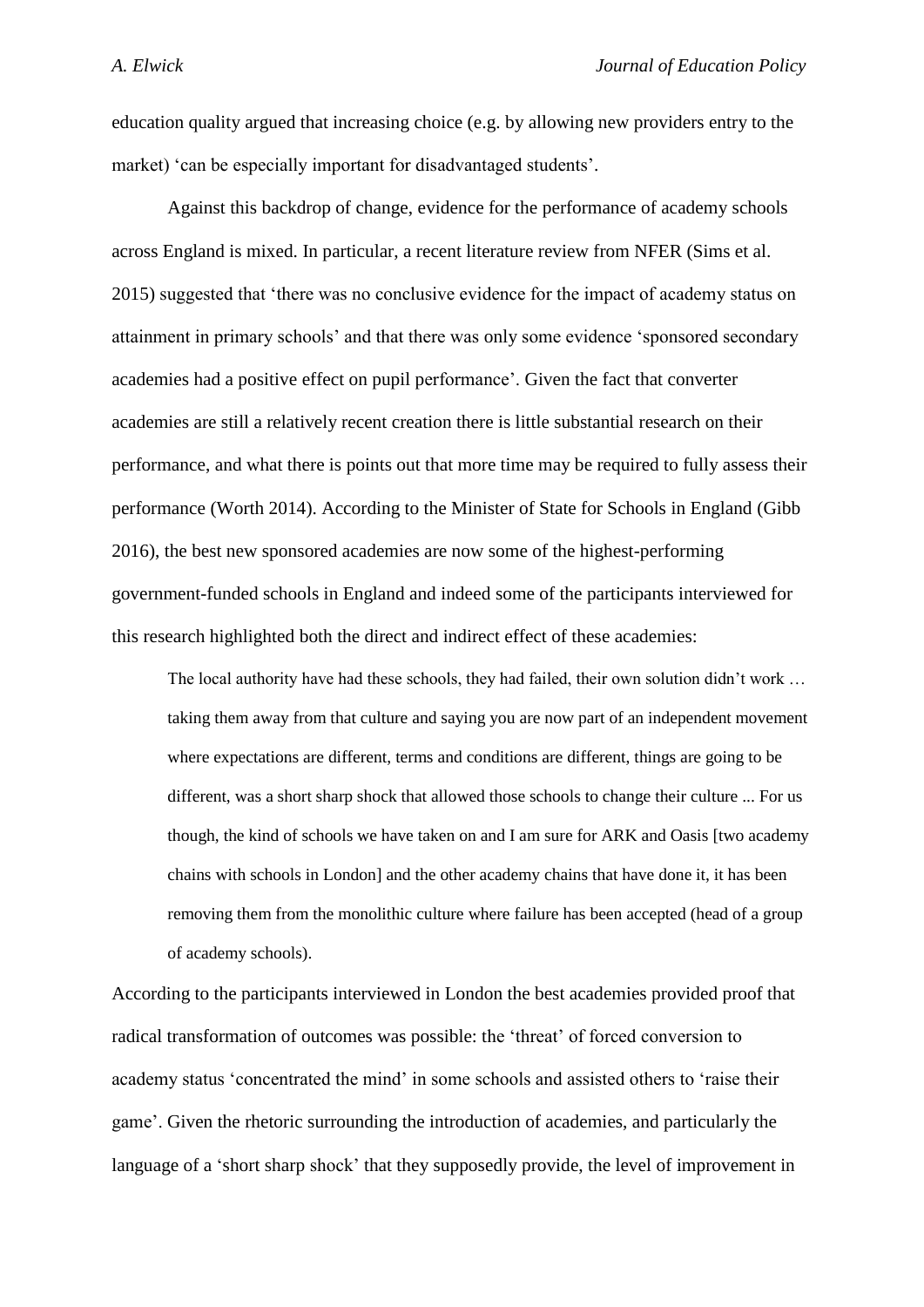such schools' outcomes has been moderate. The National Audit Office (NAO) (2007; 2010; 2012; 2014) has undertaken a sequence of studies of the academies programme and has generally found that, compared to other schools academies have made good progress in terms of improved results at GCSE-level. In its 2014 report, based upon changes in Ofsted ratings for schools that had received formal interventions, sponsored academisation resulted in roughly half of schools improving their category in 2012-13. However, this was less impressive than the improvement experienced by schools with interim executive boards or schools that received no intervention at all (see Figure 2). It should be noted that the number of schools involved is small (in the case of the two intervention types) and the NAO (2014) point out that schools receiving no intervention may have been receiving informal/other forms of support beyond the scope of this analysis.

#### FIGURE 2

There is some evidence that academies can produce improved learning outcomes for students. A 2015 report on academies from the Department for Education did show that converter academies outperformed schools maintained by the local authority, although at a similar rate (suggesting this was due to the fact they started from a higher baseline), and sponsored academies' performance improves the longer they are open (in this instance with the rate of improvement outperforming those in non-academy schools). At primary level, in sponsored academies that had been open for two years, the proportion of pupils achieving the expected level improved by nine percentage points since opening, which was double the rate of improvement in LA maintained schools over the same period (DfE 2015c). Research in 2009 by Policy Exchange, a think tank, suggested that the short-term impact of the academies in the programme in the UK was 'almost always positive' (Meyland-Smith and Evans 2009, 11). Furthermore, a recent report for the Sutton Trust (Hutchings et al. 2014) found that on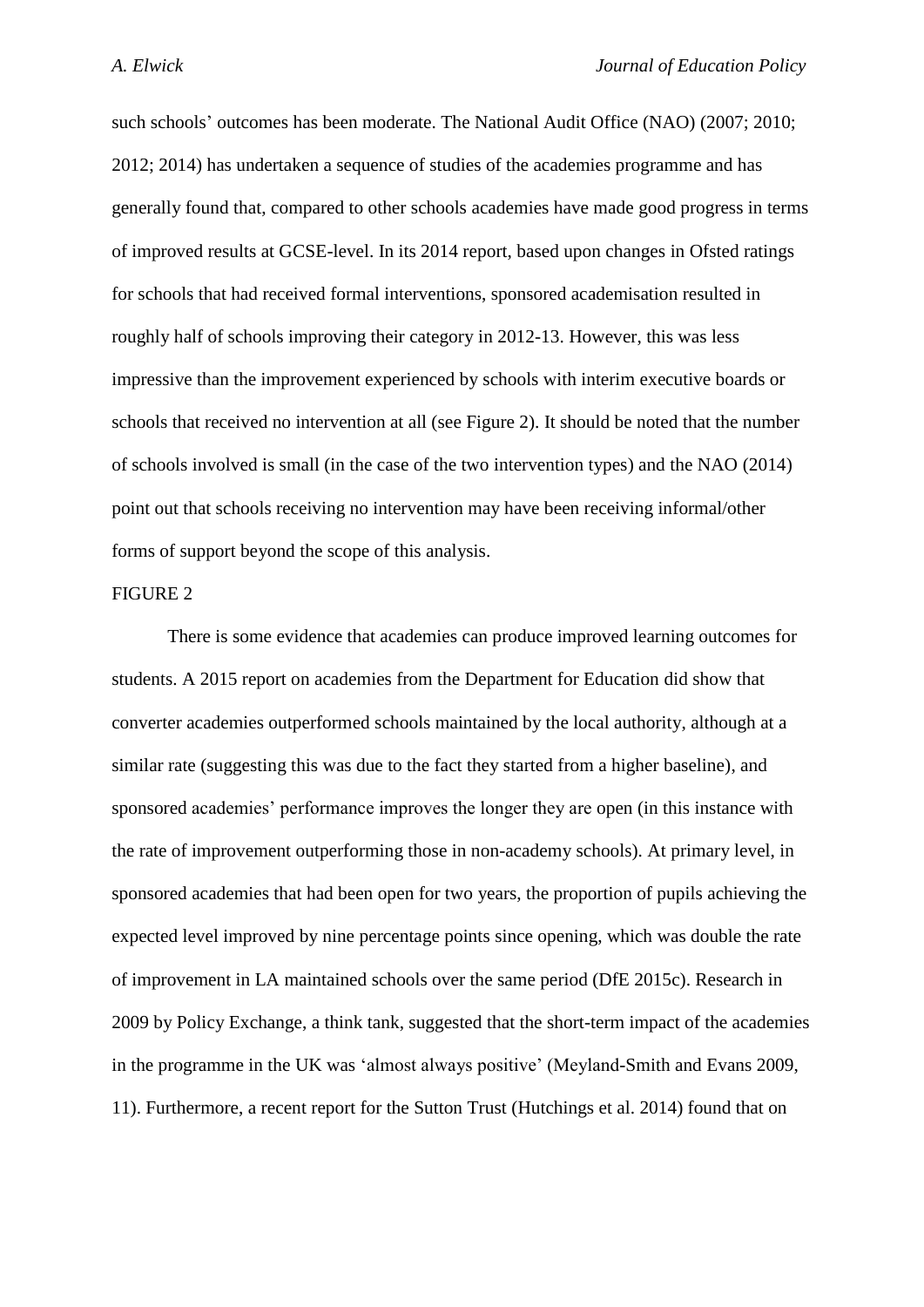average high-poverty students studying at a sponsored academy were likely to do better at GCSE level than their peers in mainstream schools.

The reasons used to support the programme of academisation in London varied, across the group of those interviewed. One leader of an academy chain explained that the schools taken on are those 'where the school has failed and local solutions haven't worked – often over an extended period of time.' In this way, he argued, academies acted as a backstop, injecting 'new hope, new drive, [a sense that] things are going to be different and a more robust approach to running the school'. Some interviewees suggested that the effect of academies was to apply pressure for improvement across the system through the existence of an alternative form of governance. One senior figure who was central to London's education reform for many years spoke in very positive terms about the role of the academies in ensuring the success of London schools in general. He referred to academisation as a 'structural solution' – for him the very existence of a possible structural solution via academies had the effect of generating improvement even in schools that did not ultimately become academies:

I don't think you should underestimate the importance of the academies, their input into London, because it did mean that where there needed to be a structural solution, there was a structural solution available. I think it's very important that that avenue was opened (senior educationalist).

There are similarities between this view and a common view among supporters of charter schools in the USA that 'charters' can have a beneficial effect not just on the students they educate but also on standards locally, as conventional government schools are forced into action for improvement by the competitive pressure they perceive from the charters. The evidence for this is highly contested in the USA; however, some studies do support the idea that new providers can stimulate system-wide improvement, as in the case of Hoxby, Murarka and Kang's (2009) investigation into charter schools in Michigan: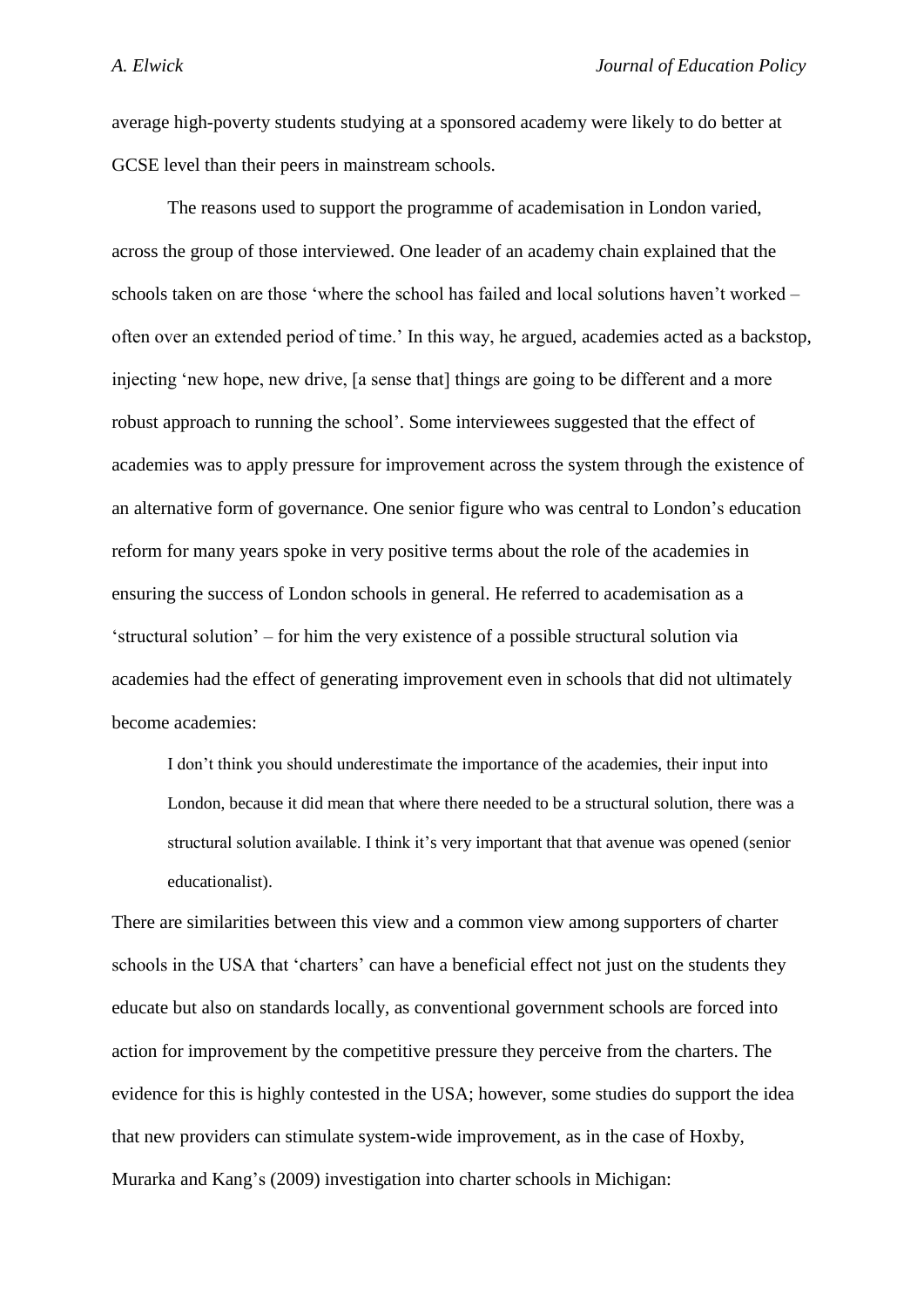Public schools that were subjected to charter competition raised their productivity and achievement in response, not only exceeding their own previous performance but also improving relative to other Michigan schools not subject to charter competition (Hoxby, Murarka and Kang 2009, 333).

While London has experienced a dramatic change in school provision over the last five/six years, recent announcements by the Conservative Government in the UK suggest that this change might continue at pace: the March 2016 white paper 'Educational Excellence Everywhere' suggested every school could become an academy (DfE 2016a), although since publication the Government has suggested that it may pursue alternative options, including relaxing the ban on opening of new selective schools (DfE 2016b). No matter what policies are pursued, the saturation of academies within the English education system suggests that they are likely to remain a significant part of the landscape for some time to come. In this light, further research to understand their effect remains a priority. The evidence that does exist (and has been collected via this research) suggests that creating greater diversity and choice within the system – by allowing access to new providers – can apply pressure for change and drive improvement, but the level of this improvement, so far, appears to be only moderate.

Although sponsored academies have operated in London since 2002, the widespread introduction of academy schools only really began in 2010 when the law changed to allow converter academies. As such, it is difficult to equate wider improvements in London's outcomes (e.g. Baars et al. 2014) with the introduction of such new forms of school. Different local authorities in London have adopted vastly different policies towards academy schools (see Figure 1) which has resulted in a diversity of provision, concentrated in just one city, which does not have a parallel in the rest of the country. It is not possible, however, to ascertain anything more than correlation between such diversity and London's overall outcomes.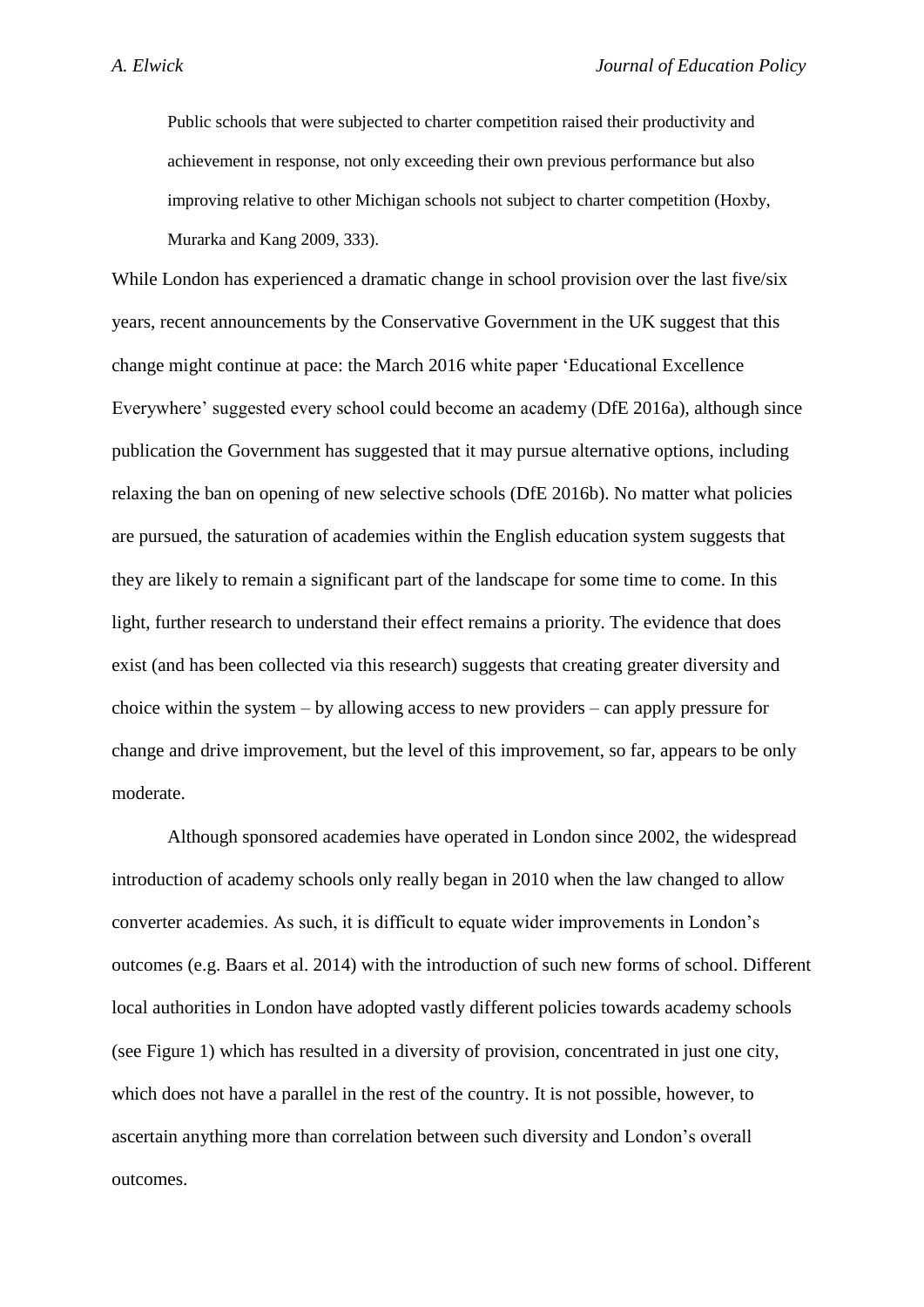# **3. New York City – replacing 'failing' schools with new school structures (small schools of choice and charter schools)**

Of the three narratives expressed in this paper, the story of New York City can be regarded as the most controversial. New York City was governed by Mayor Michael Bloomberg from 2002 until 2014 and in that time he, along with his long-time schools chancellor Joel Klein, closed down (or scheduled for closure) over 160 public schools (Fertig 2014), mostly large high schools in disadvantaged areas. This strategy was often unpopular with both parents and teachers (New York City Public School Parents 2012). In their place Bloomberg and Klein opened up new schools which were structurally distinct from their predecessors – known as 'small schools of choice' (SSCs) – and encouraged charter school organisations to open new charters in the city. This two-pronged approach to improving schools through structural means coincided with improved academic outcomes across the city (e.g. Elwick and McAleavy 2015), particularly in terms of high school graduation rates, which went from 51 percent in 2002 to 74 percent by 2014 (New York City DOE 2014).

These small schools of choice were often co-located in the buildings of the schools they replaced, but were distinct from their predecessors, with entirely new bodies of staff. They were 'located mainly in disadvantaged communities' and were academically nonselective (Bloom and Unterman 201, 1). One of the interviewees emphasised the distinctiveness of such schools:

So the new schools really were entirely new organisations, which I think makes a real difference in terms of preserving the model and implementing it in a way that was distinct from the larger factory-style high schools (former special adviser to the chancellor).

The former special adviser especially drawing attention to these small schools in comparison to their 'factory-style' alternatives.

Meanwhile, charter schools are public schools that are free to attend, often supported by private financial backers; as such they are not conventional government schools as they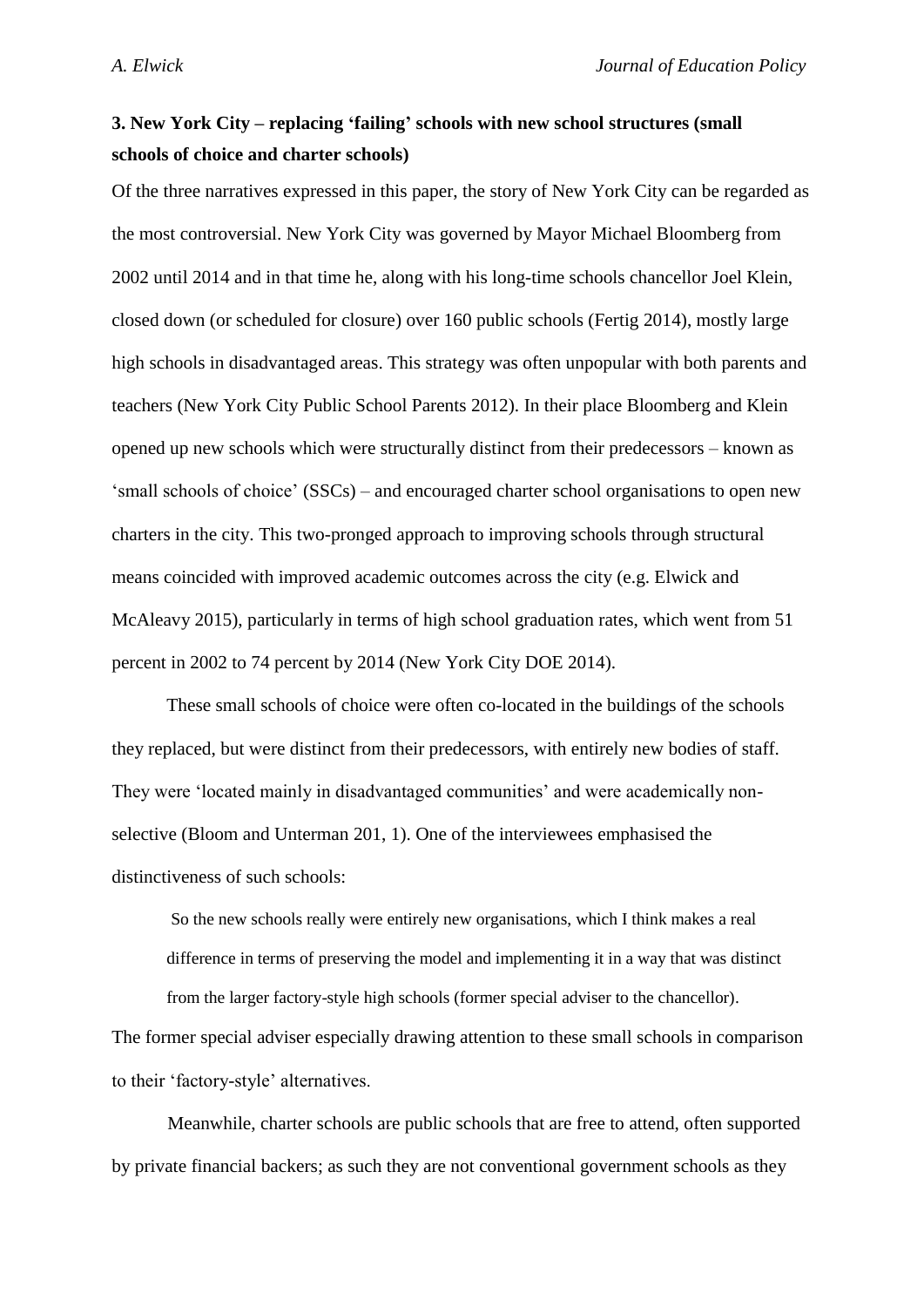are not controlled by traditional school boards or hierarchies. Proponents of charter schools believe that they provide greater accountability: charters are granted by the government and come up for renewal at regular intervals, with underperforming schools 'required by law to be shut down' (Klein 2014, 81), while simultaneously offering greater autonomy (National Alliance for Public Charter Schools 2015). A former education department official highlighted this:

Very often in charter schools you don't have to deal with the other b\*\*t. It's very clear that your job is to raise student performance and as long as you do that, you're left to do your job (former senior official in the New York City DOE).

As with the academies programme in England, charter schools exist across the USA, however the Bloomberg mayoralty provided an impetus for their growth in New York City, their number increasing dramatically during his term in office (New York City Charter School Centre 2014).

The policy of identifying underperforming schools and closing them in New York City was enabled by the new accountability measures the city's Department of Education (DOE) had put in place. It became possible for officials to isolate the worst-performing schools according to quality reviews, progress reports and an extensive survey of teachers and parents (Nadelstern 2013, 22). One of the witnesses interviewed, who was a senior charter school executive, endorsed the strategy of school closures, commenting that when a culture of failure is ingrained, the only option is to sweep the board clean. This view was echoed by Eric Nadelstern (2013, 36), who claimed that 'large failed organizations, including schools, never reinvent themselves'. The decision to close schools was often presented, particularly by those interviewed who worked in the DOE, as the only viable choice:

What we had was a lot of schools that were low performing, dreadfully low performing, twenty-five, thirty percent graduation rates, with two thousand, three thousand kids (former senior official in the New York City DOE).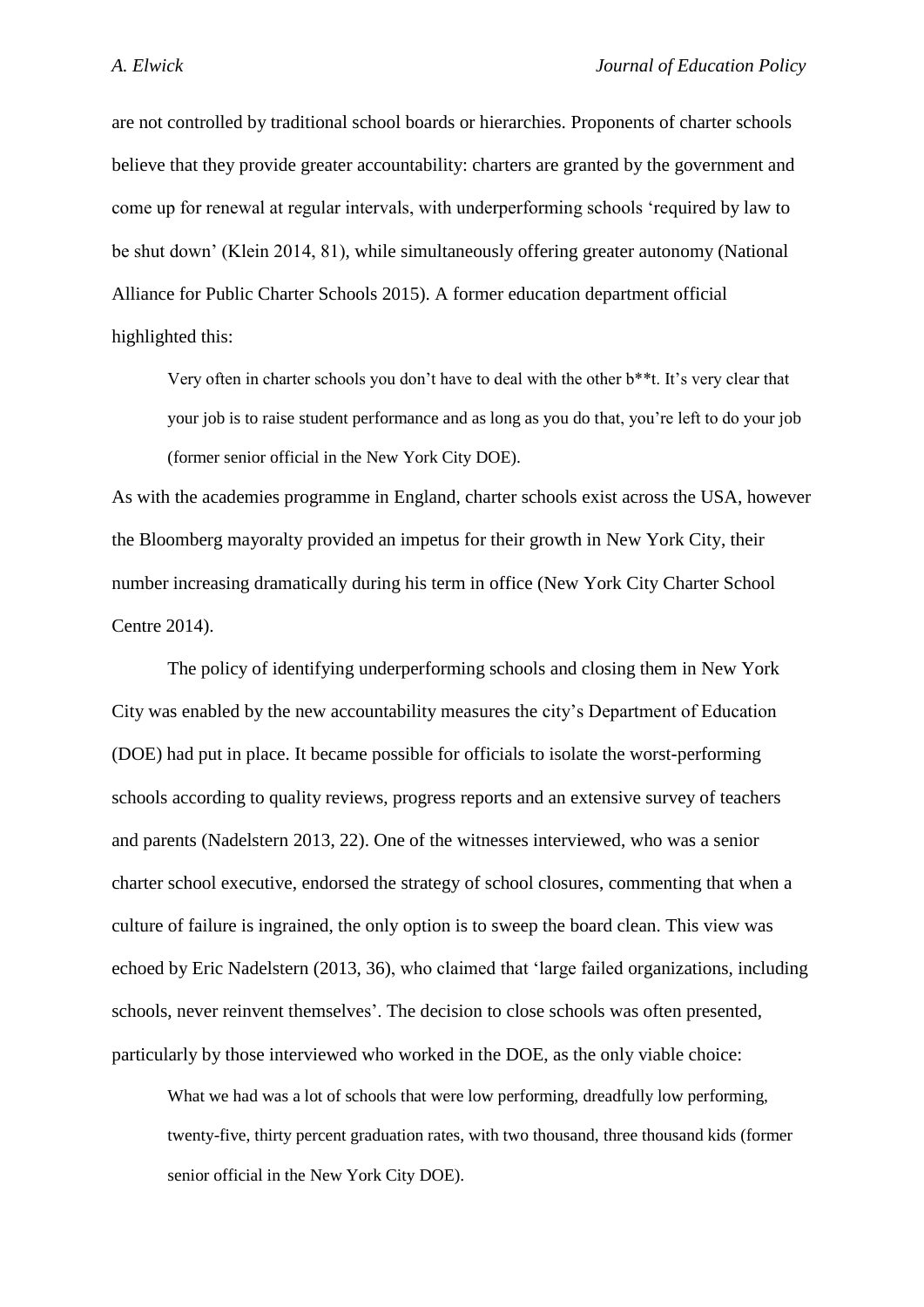The interviewee explicitly linking underperformance with the large bodies of pupils in such schools; the small schools of choice that replaced them were a necessity in terms of filling the school place gap that would otherwise have resulted. As an academic interviewee noted, the scale of the newly created SSCs 'made it more feasible to address the needs of individual kids;' a view supported by an education department official:

The first reason is they're simply easier to manage. It's very difficult to find people who can effectively manage a school of 5,000. It's much easier to find someone who can manage a school of 500 ... if you have 400–500 kids in a school, then you have 20–25 teachers and they each have 20–25 kids in a class and that strikes me as the right ratio ... And small schools differed from the large failed schools they replaced in that they could grow slowly and carefully as we phased them in. It built a strong culture and they could build from the ideas up, rather than from the oppression of precedent and tradition (former senior official in the New York City DOE).

Research into 123 of these small schools that were created between 2003 and 2008 does suggest that they outperformed their district counterparts; New York City's lottery system of place allocation meant that to some extent attendance at these schools was randomised, and as such it is possible to make comparisons between students who obtain places and those who do not. Table 1 shows that graduation rates in these small schools are markedly higher, as are results in the English Regents exam (an end-of-high-school test where a score of 75 or more is used to indicate college readiness).

#### TABLE 1

The authors of this research have published several studies which provide positive evidence of the impact SSCs have made (e.g. MDRC 2015) and affirm that 'SSCs in New York City continue to markedly increase high school graduation rates for large numbers of disadvantaged students of color, even as graduation rates are rising at the schools with which SSCs are compared' (Bloom and Unterman 2013, 111).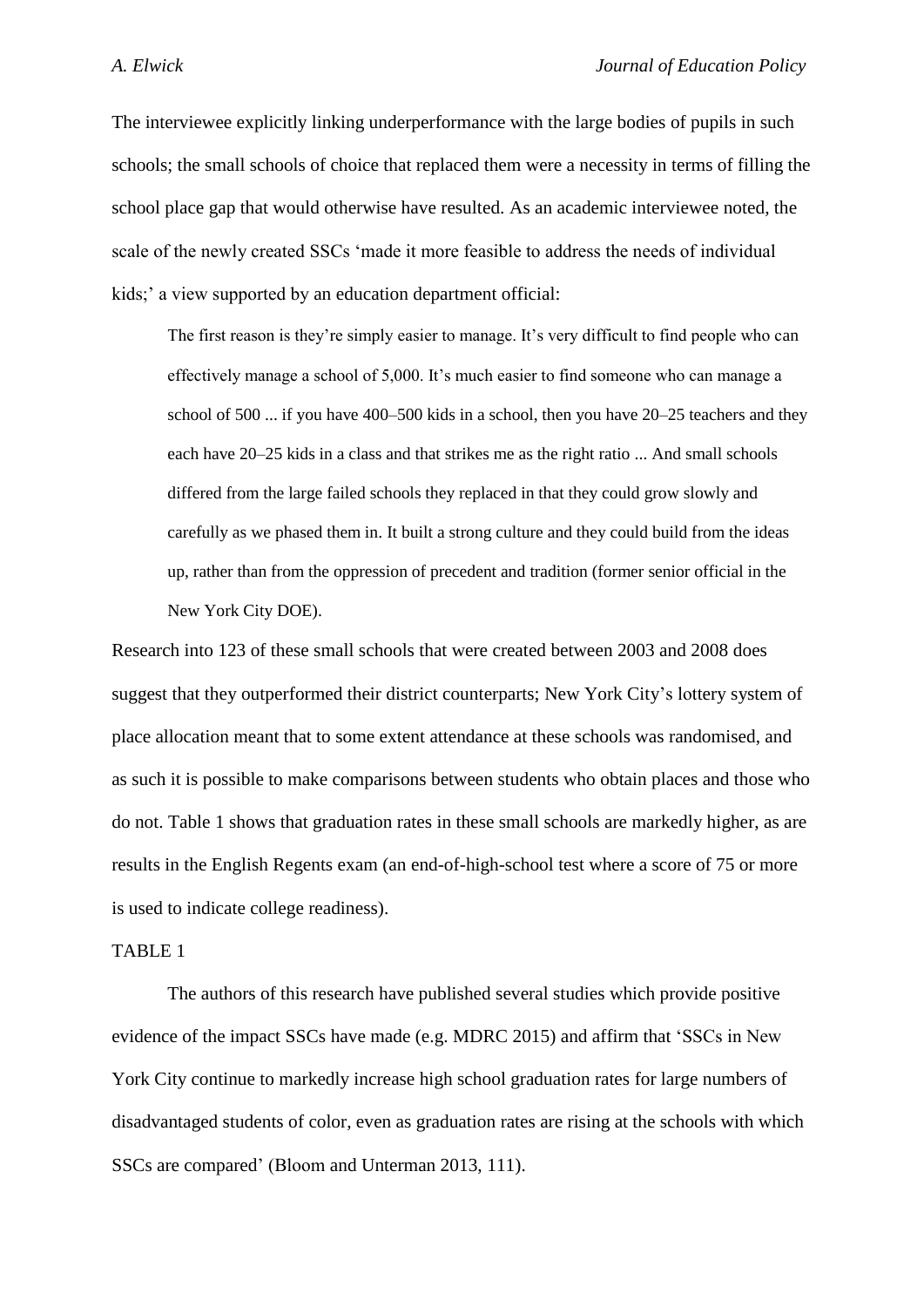In terms of the other new form of school which took root during the 2000s, charter schools nationally have achieved mixed results (Kelleher 2014, 32); however the evidence relating to those in New York City does seem to suggest that they outperform other district schools. Hoxby, Murarka and Kang's 2009 review found that:

By the end of third grade, the charter school students' scores are just about five points higher than those of their lotteried-out counterparts [i.e. in district-run schools]<sup>1</sup>. By the end of the sixth grade, their scores are about 21 points higher than those of their lotteried-out counterparts. And so on up to the eighth grade, at which time their scores are about 30 points higher than those of their lotteried-out counterparts (Hoxby, Murarka and Kang 2009, IV–8).

The authors state that this 30-point gap is comparable to the difference in student performance in Scarsdale (one of New York City's most affluent suburbs) and Harlem (one of the most disadvantaged districts)(Hoxby, Murarka and Kang 2009, IV–8) – which suggests that charter schools close the attainment gap significantly for their more disadvantaged intake.

As can be seen in Figure 3, in each of the three neighbourhoods in New York City where charter schools are most concentrated (all areas with higher than average levels of disadvantage [New York City Center for Economic Opportunity 2016]), the percentage of students deemed 'proficient' in mathematics and English is higher in charter schools than in district-run schools.

#### FIGURE 3

1

The Centre for Research on Education Outcomes (CREDO) (2013) has also carried out a number of studies which focus on the impact made by charter schools in New York

<sup>1</sup> The system of school place allocation in New York City involves a 'lottery' which allows for a quasi-experimental comparison between students who gain a school place at a specific school and those that do not.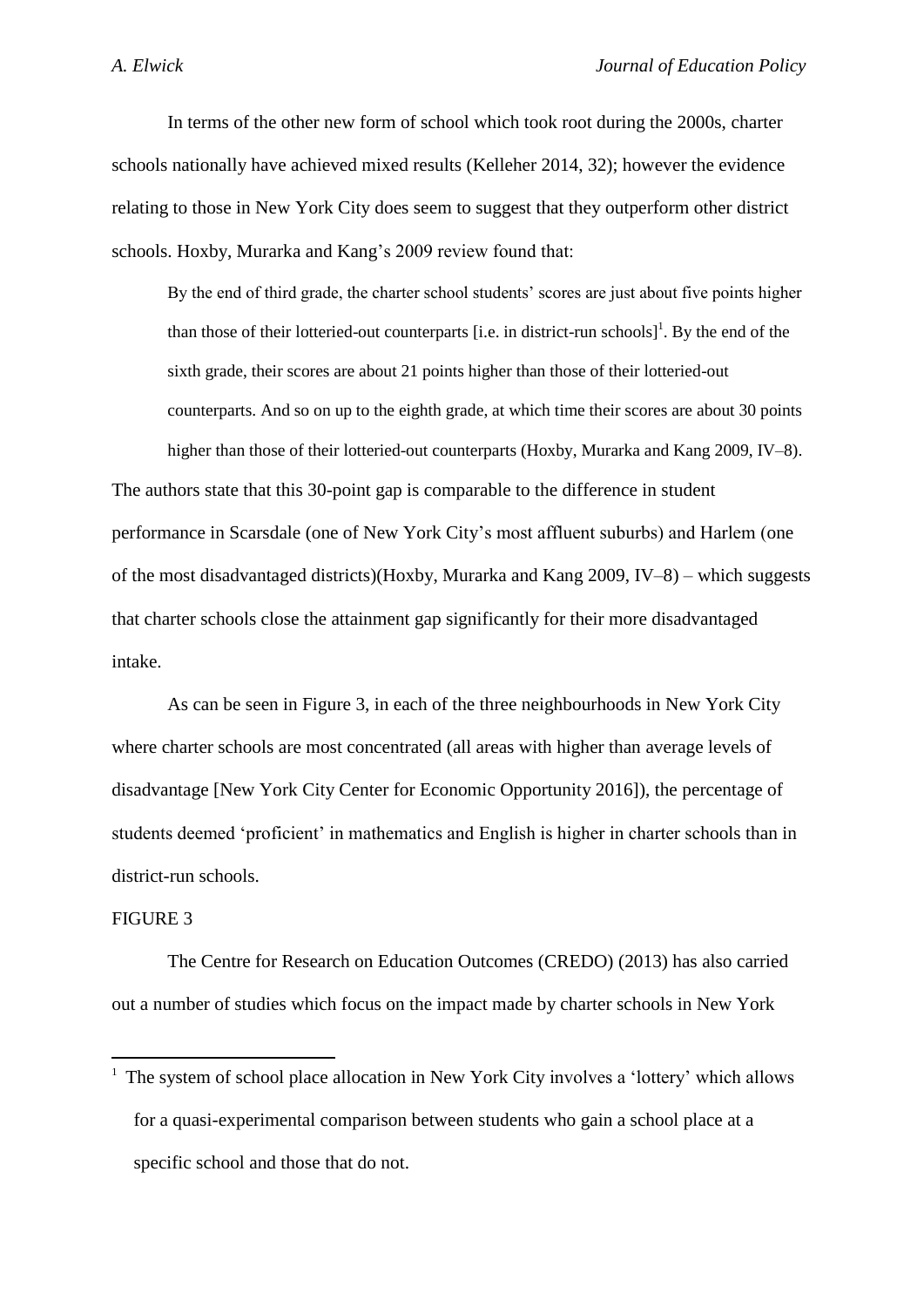City, and which are broadly positive about their effect when compared to district-run schools: 'on average, students in New York City charter schools learned significantly more than their virtual counterparts in reading and mathematics' (14). CREDO's 2015 report on charter schools in urban districts found that charters in New York City obtained greater learning gains in both mathematics and reading when compared with average achievement of all schools in the region (12–15).

As with all of the new forms of schooling explored in this paper, the lack of evaluation of their implementation through randomised controlled trials (RCTs) means that it is very difficult to properly understand the effects that these schools have had on outcomes. Diane Ravitch has identified instances where charter schools serve different populations from those of their district-run counterparts (Ravitch 2012) which should lead one to take a cautious approach to the evidence above. Nonetheless, although this might explain some of the difference in performance when comparisons are drawn within individual areas it would not account for the differences identified by the CREDO studies (2013; 2015) which focused on pairs of individual students (one half studying at charter schools, and the other at districtrun schools) with similar characteristics. Furthermore, the 2015 CREDO study suggested that in total, charter schools in New York City have 14% of students in special education and 81% students in poverty, while traditional public schools in the city have 14% of students in special education and 82% of students in poverty (7).

Although, as with academy schools in England, the evidence for the effectiveness of charter schools and SSCs is relatively limited and is, in most cases, based upon a relatively small number of cohorts, there is nonetheless an impressive array of studies which suggest that both outperform standard district-run institutions. By 2013 around a quarter of schools in New York City were either charters or SSCs (Kelleher 2014; New York City DOE 2015), representing a significant minority of school options for students/parents. There was a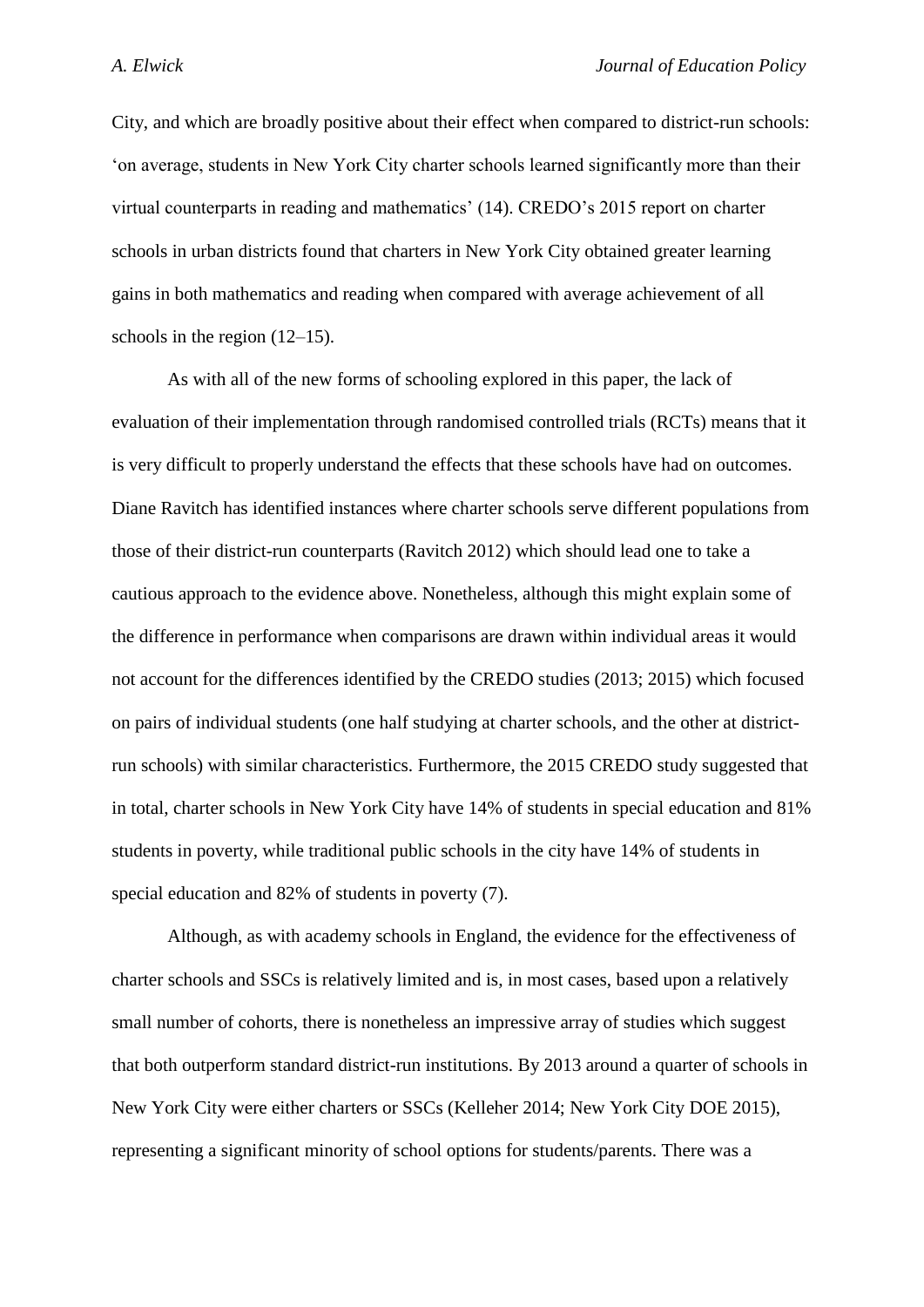feeling, amongst those interviewed, that the presence alone of these new types of school had led to an increase in choice and competition and been at least partly responsible for the wider improvements in New York City's academic outcomes during the 2000s. Critics would caution against such a view (e.g. Ravitch 2012), particularly because of the lack of causation that can be attributed to these school structures. Despite this, the tentative evidence that does exist does indicate that both charters and SSCs have played a role in the overall improvement trajectory of New York City's school system.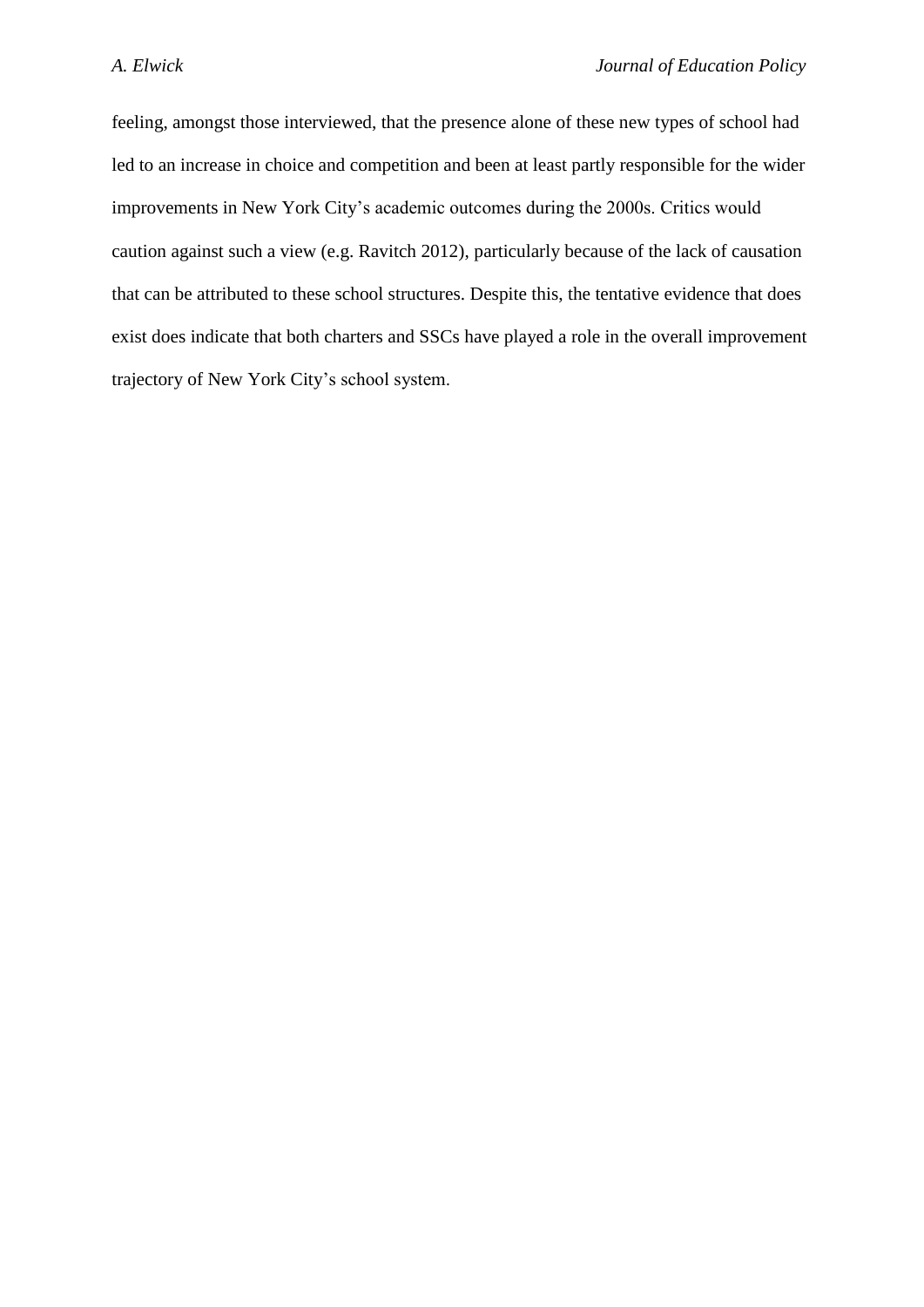# **4. Rio de Janeiro – new schools to serve the most challenging areas (the Schools of Tomorrow)**

Of the three new forms of school discussed in this paper, the Schools of Tomorrow ('Escolas do Amanha') model pioneered in Rio de Janeiro is the most recent to take shape – implemented from 2009. The model relates less to changing school structures than the academy or charter school approaches and is instead primarily concerned with addressing issues of culture and ethos.

Since 2008 the city of Rio has been governed by Mayor Eduardo Paes. Along with his Secretary of Education (2009–2014) Claudia Costin, Paes drove a programme of reform in Rio's basic education schools. The Schools of Tomorrow blueprint was created in response to the unique challenges faced in the city's highly deprived areas where, according to Costin, learning 'was almost impossible ... those schools were the only presence of the state in those areas' (New York City Global Partners 2011, 1). Costin targeted at-risk students and at-risk districts. The Schools of Tomorrow programme was designed for students living in the 'favelas' (low-income informal urban areas, often controlled by drug dealers and other criminal elements). Historically, these neighbourhoods have suffered from the highest school dropout rates and the worst scores in standardised tests (Gomez 2013). In all, 155 schools were identified and re-designated (Costin 2014): receiving special support 'including infrastructure improvements, books and materials, and hardship pay for teachers' (Bruns, Evans and Luque 2012, 111).

Although initiated on the site of pre-existing schools, the Schools of Tomorrow promoted a completely different school culture: widening the programme beyond the usual academic curriculum and providing sporting, cultural and social welfare facilities throughout an extended school day. Those interviewed for this research spoke positively about the work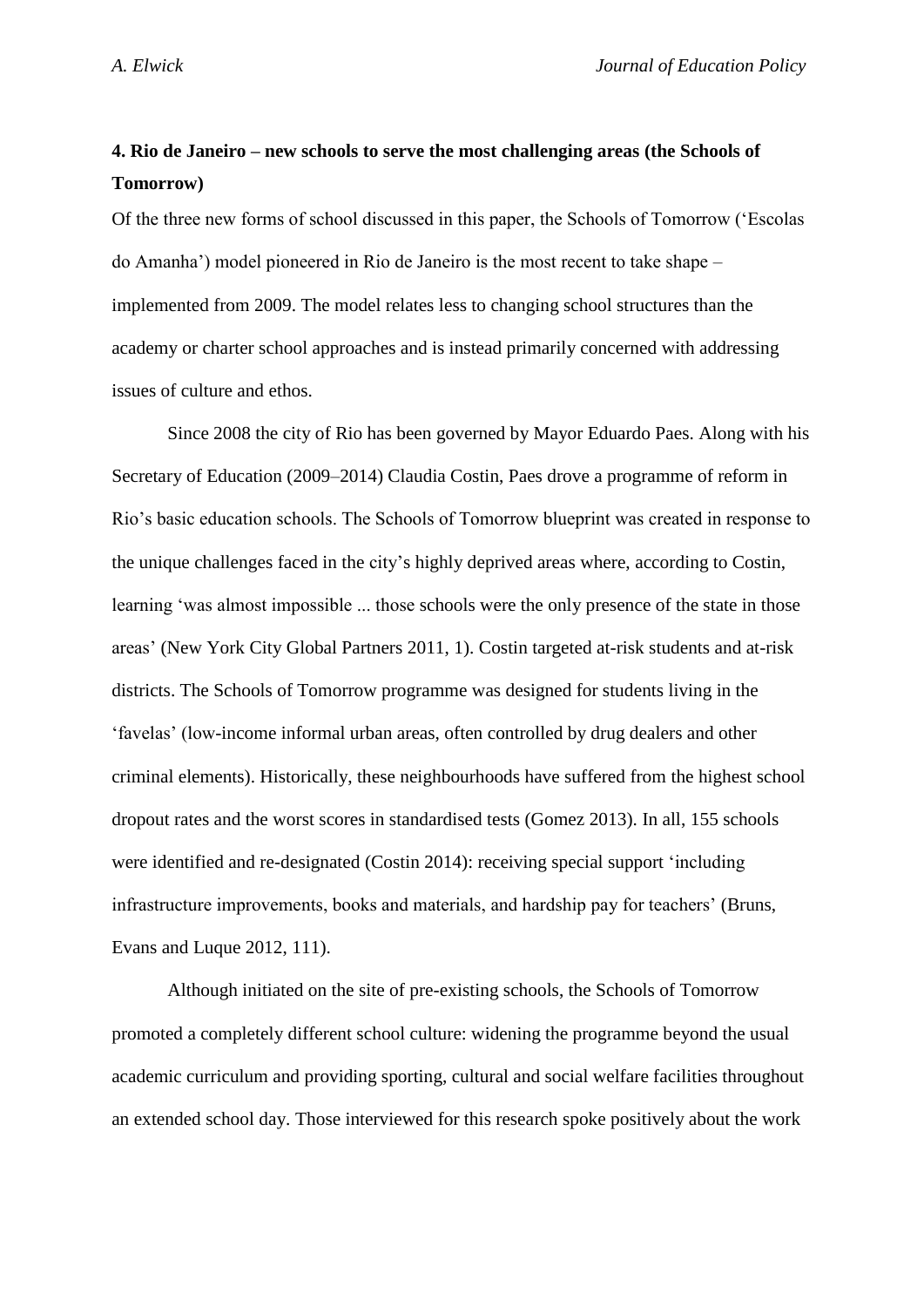of these schools. The curriculum on offer at these schools was specifically designed to be comprehensive – providing a rounded experience for students. As one interviewee said:

The school is a means for the children to grow and to learn how to live in society, and we need to help them with that ... we have to be concerned with the child as a person (school director).

The Schools of Tomorrow were based upon six 'pillars' – areas in which they differed from mainstream schooling across the city. These were:

- Ensuring the full-time engagement of children pupils are encouraged to participate in arts, sports, science etc. outside of the formal curriculum, remaining onsite for at least eight hours a day.
- Promoting science courses many of the Schools of Tomorrow are equipped with science labs and experienced teachers who can lead experiment-based science lessons in order to further develop pupils' skills and interest.
- Expanding basic health coverage each of the new schools has a dedicated team of nurses attached to it as part of a partnership with the city's Department of Health.
- Building capacity among teachers teachers are provided with additional training in areas such as conflict resolution and are helped to provide support for children who have experienced traumatic upbringings (common in the favelas).
- Expanding the educational 'neighbourhood' creating better connections with the community is a key aim of these new schools. Each school has a dedicated officer in order to liaise with community members and to help break down the walls between the school and community. Parents and grandparents are encouraged to become active supporters of the school and to demonstrate positive behaviour for the pupils, both inside and outside the institution.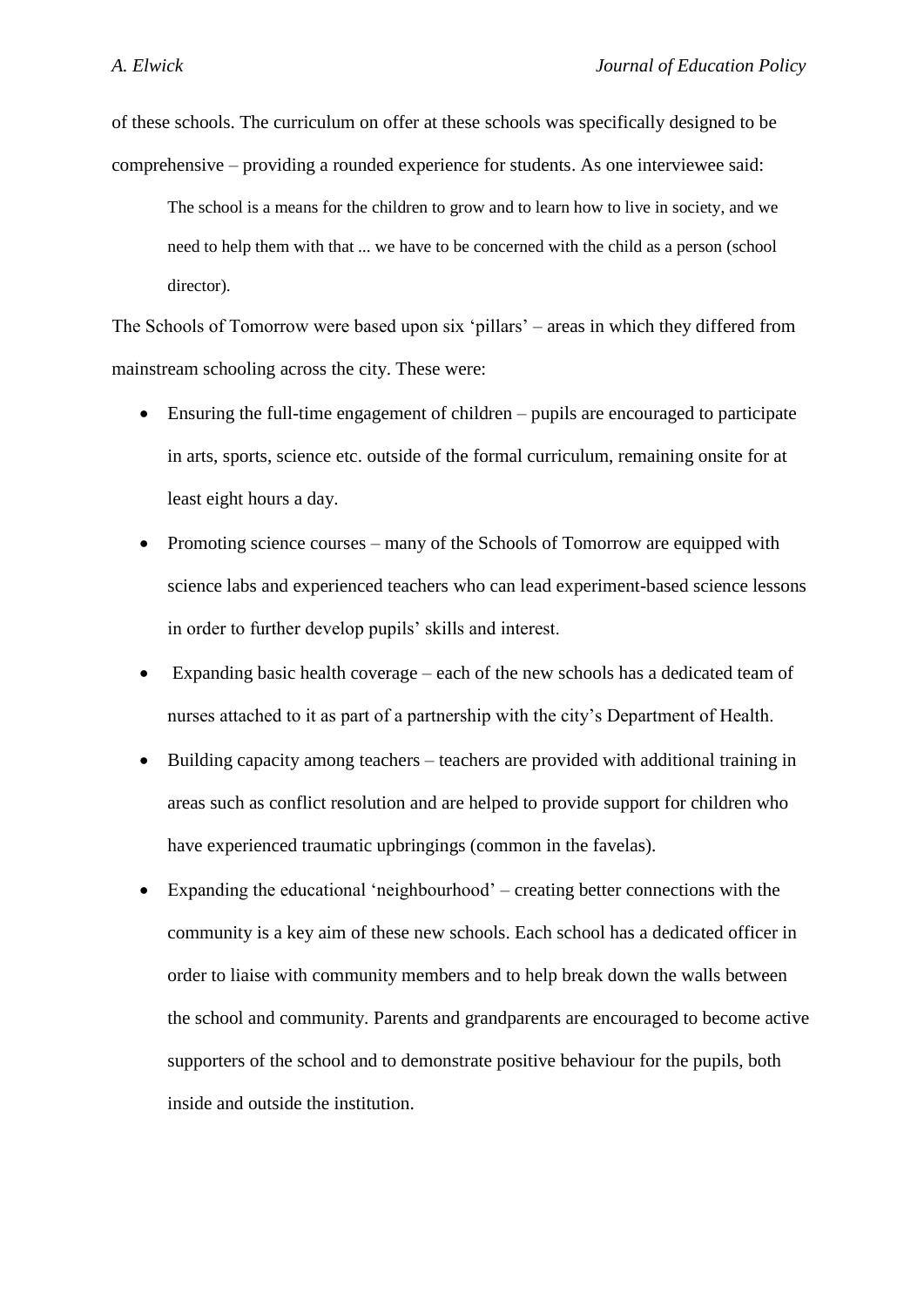• Introducing additional 'remedial' classes for some students – aimed at small groups of pupils, taking place beyond the school day in order to help them to gain a better understanding of material.

(Gomez 2013; New York City Global Partners 2011).

In the first instance the Schools of Tomorrow were often characterised as providing a safe haven for pupils from their day-to-day lives which, in some areas, could be extremely difficult and distressful. Many of those interviewed who spoke about these schools emphasised the fact that they were often the only place that children could go to get away from the troubling environments in which they lived.

Bruns, Evans and Luque (2012) highlighted the important role that such schools played in these deprived areas, and by implication the benefit that additional focus on such schools can provide:

Most [young people there] have never set foot outside the favela, been to a Rio beach, or even seen a shopping mall. The school is a respected island in the community and, for many students, the cleanest and safest place they know (Bruns, Evans and Luque 2012, 111).

In terms of academic outcomes, although still very early, the results so far have been relatively impressive. Figure 4 shows the change in scores on the IDEB (the basic education development index – created from test scores along with student flow data) for the first years  $(5<sup>th</sup> grade)$  and final years ( $9<sup>th</sup> grade$ ); as can be clearly seen, in both cases the Schools of Tomorrow improved by a greater margin than their municipal counterparts.

#### FIGURE 4

An academic working in Rio who was interviewed described the Schools of Tomorrow project as 'the most innovative in Rio' – evidenced by both the assessment data but also improvements in a number of other metrics. Schools of Tomorrow showed a remarkable improvement in reducing truancy, bringing about a 37.6 percent decrease between 2008 and 2011, and in reducing school dropout which was at 5.1 percent in 2009,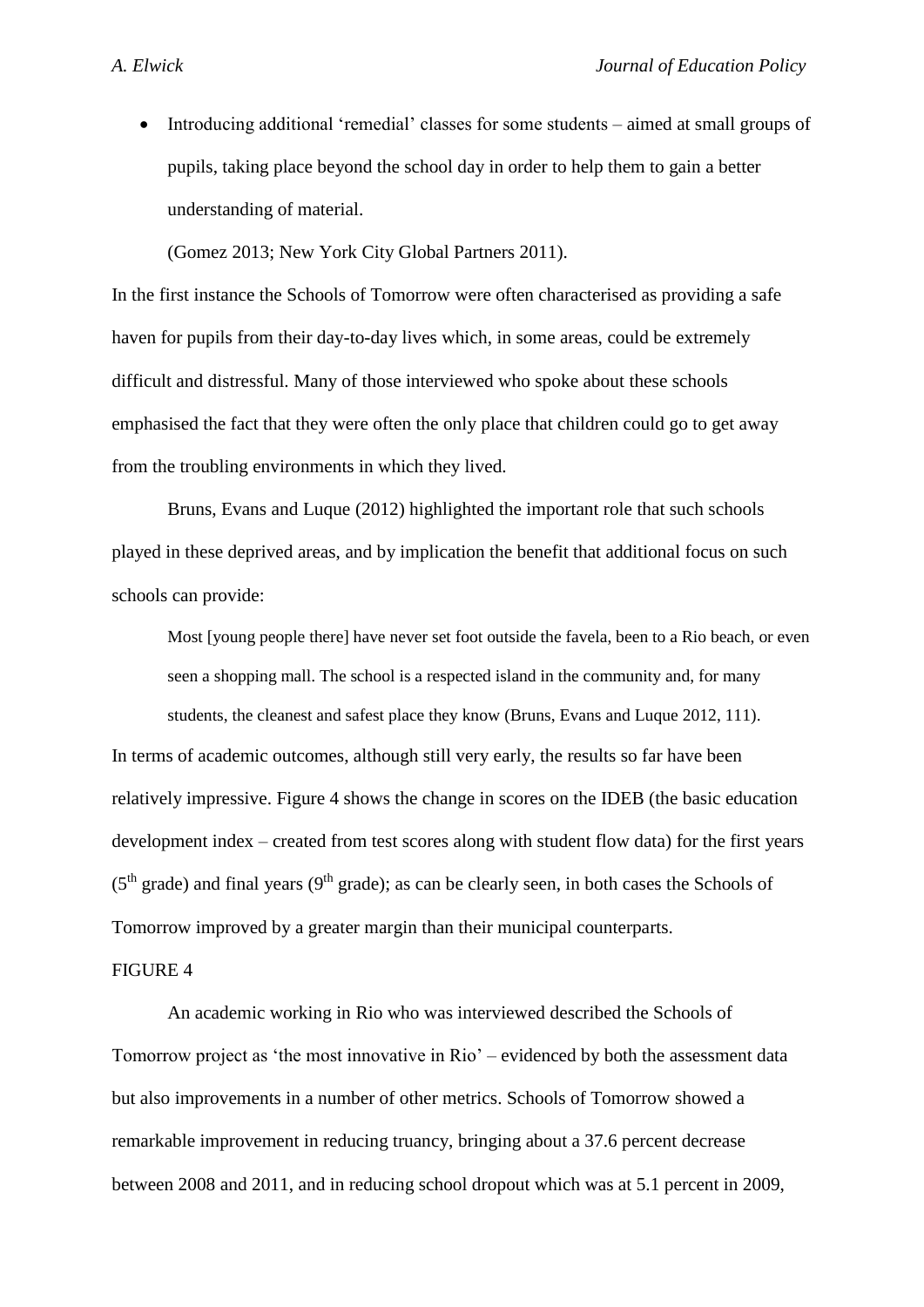and 2.3 percent in 2013 (Costin 2014). An official municipal publication described it as follows:

The program has proved to be effective both at keeping children at school and in its capacity to promote significant learning gains among people most in need. The initiative's positive impact goes beyond the students, transforming the lives of whole families in deprived areas (Prefeitura do Rio de Janeiro 2014, 42–3).

The municipality paints a picture of the considerable success it believes these schools have achieved. In order to achieve many of their goals, the Schools of Tomorrow were provided with additional funding and resources, particularly in order to increase teacher salaries and make these previously unappealing schools more desirable to work in (Costin cited in Robinson 2015). This extra cash fuelled resentment among some of the (non-Schools of Tomorrow) teachers who were interviewed as part of the research. Two different teachers both suggested that if other municipal schools were given the same benefits and resources they too could improve their results and deliver a better education for their students. It is clearly difficult to delineate exactly what effect this financial support had, as it is intrinsically linked to the other changes that the Schools of Tomorrow were subsequently able to implement. Nonetheless, as Hattie (2015) suggests, 'more money' alone is unlikely to make a huge difference: 'it is not the amount of money spent that is important but how it is spent and how the programme logic of investing more then leads to enhanced student outcomes' (25). In the case of the Schools of Tomorrow, this extra funding has clearly been used very specifically and according to a clear blueprint which has been replicated across the system.

As well as the improvements in the Schools of Tomorrow, Rio's municipal schools more widely also improved over this period (which makes the Schools of Tomorrow's relative success even more impressive). National test scores for municipal schools show that at both  $5<sup>th</sup>$  and  $9<sup>th</sup>$  grade level schools in Rio outperform those across the rest of the country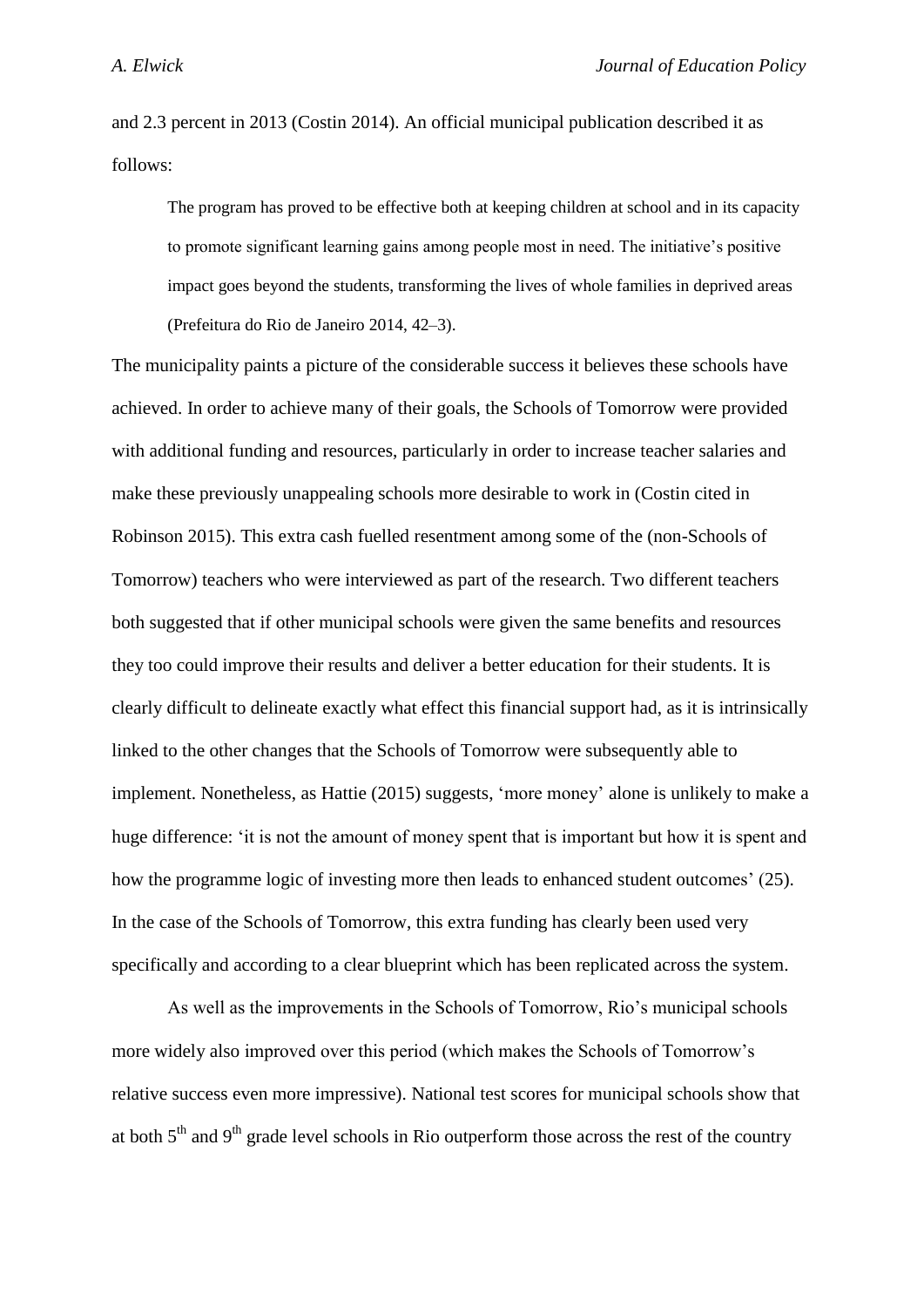and these schools have improved since 2007 at a greater rate than those across the country as a whole (INEP 2015). Furthermore:

From 2009 to 2013, nearly 38,000 students were retaught how to read and write. The functional illiteracy rate fell from 13.6 percent in 2009 to 3.1 percent in 2013, comfortably beating the target to reduce to under 5 percent by 2016' (Prefeitura do Rio de Janeiro 2014, 10–11).

Despite such impressive figures the future of the programme is not totally assured. A senior official in the municipal education department suggested that although the programme would continue now that Costin was no longer the Secretary of Education, it would not be expanded. As the model was specifically designed to apply to those schools operating in the toughest areas this is perhaps not surprising: the challenges which the Schools of Tomorrow were designed to tackle are not necessarily applicable to every school or every area in Rio. Further, the fact that they require additional resources and finance means that it would be costly and potentially impractical to continue to roll it out (undoubtedly concerns of the current education administration). Nonetheless, there is clearly evidence that those schools that converted to Schools of Tomorrow are improving academically at a faster rate than their municipal counterparts. Claudia Costin said of the programme that:

The most important battle was changing a culture that didn't even think poor kids can learn ... thus the Schools of Tomorrow share a common curriculum with the rest of the city's schools, a common testing schedule and common expectations about success (Costin cited in Pearson 2011).

Interestingly she highlights the similarities between these schools and other public schools in the city, rather than emphasising their differences. This adds further weight to the argument that this model certainly seems to be beneficial in terms of tackling schools perceived as failing or schools serving particularly deprived populations, but would perhaps not be appropriate as a city-wide standardised model of schooling.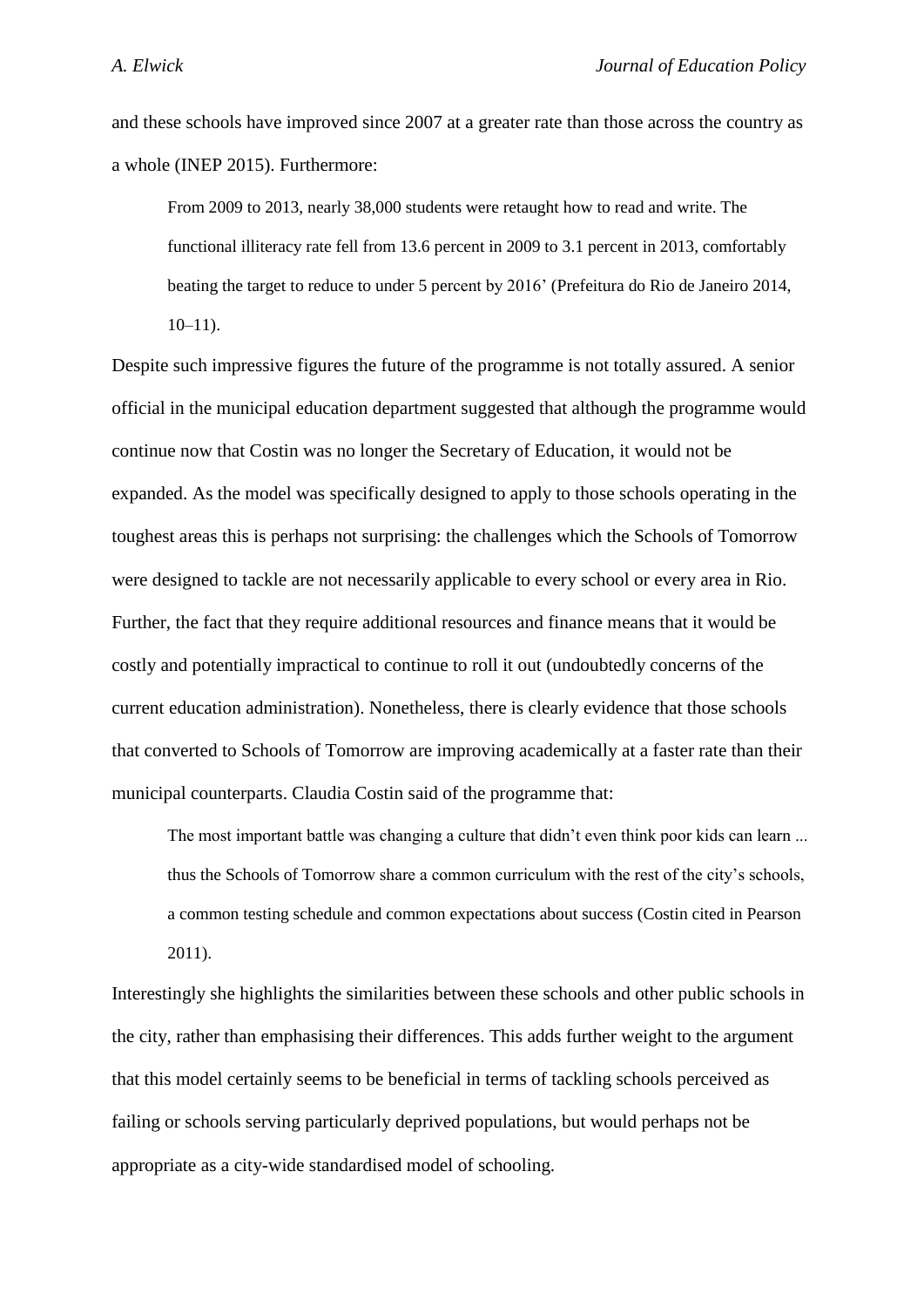#### **5. Discussion**

The new models of schooling described in this paper are each different and operate differently according to their context, however, they were all introduced in response to the same basic challenge: improving schools that were perceived as failing, often with particularly disadvantaged populations of pupils. Clearly comparison between these different models need to take into account the contexts in which they were both introduced and continue to function: the favelas in Rio are unique environments, with a unique set of challenges and even the most impoverished areas in, for instance, London, cannot be readily taken as parallels. This discussion will consider the similarities, and variances, between the charter schools, the small schools of choice, the academies and the Schools of Tomorrow; highlighting the limited nature of the evidence of impacts that exists.

The 'solution' of creating new forms of schools has been critiqued, particularly by John Hattie, who suggests that:

Given that the variance in student achievement between schools is small relative to variance within schools, it is folly to believe that a solution lies in different forms of schools. These new forms of schools usually start with fanfare, with self-selected staff (and sometimes selected students) and are sought by parents who want "something better" (Hattie 2015).

Hattie goes on to note that although there is evidence that such schools often improve attainment in the short term, the long-term effects 'lead to no differences when compared with public schools', which he argues is due to the fact that within a year 'the "different" school becomes just another school, with all the usual issues that confront all schools' (Hattie 2015). Although this is a very real and obvious danger of creating a breed of 'new schools', in the three city case studies explored in this paper I would argue that this return to the status quo, predicted by Hattie, has not occurred – evidenced through prolonged improvements in the attainment of such schools in relation to their counterparts. Instead change has become deep-rooted and sustained – either because the model of new schooling has become so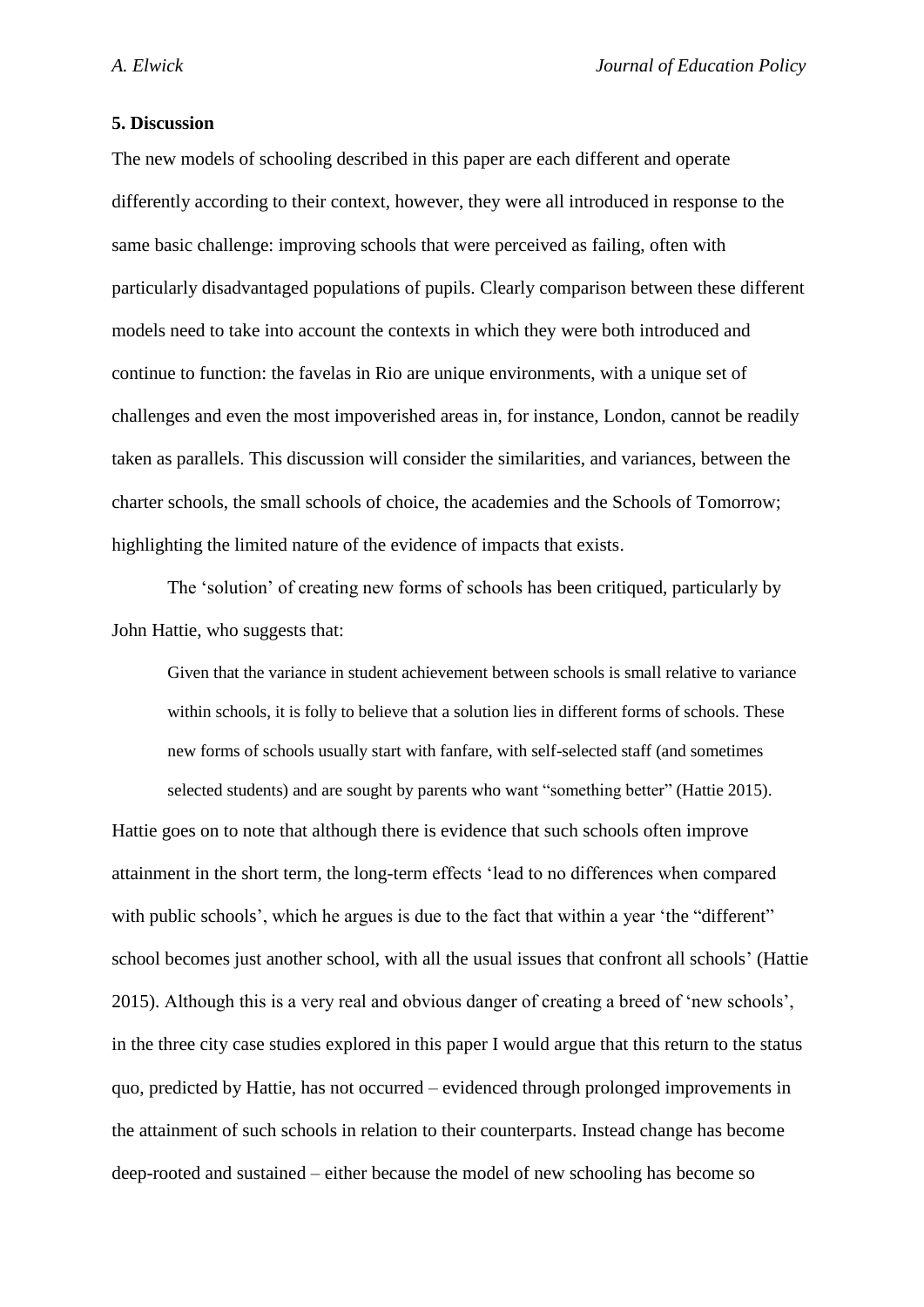widespread that change is not limited to individual institutions but becomes system-wide; or because these new schools are not simply structurally different, but create a whole new culture. This can be partly seen through the reverberating effects of some of these schools – helping to improve other traditional state/public schools by stimulating system-wide improvements (e.g. Hoxby, Murarka and Kang 2009), either by showing what it is possible to achieve with disadvantaged pupils – mentioned by interviewees in both London and Rio – or by creating a competitive climate where schools feel pressure to improve by each other's relative success.

There are some key similarities between the models of schooling identified here: they largely receive additional funding or resources, at least during their initialisation; they generally have greater levels of autonomy, but are also more accountable too; they are claimed to increase the levels of choice and competition with the 'market' for schools; and, perhaps obviously, they represent a break from the 'norm'. To discuss to each of these in turn, the additional resourcing (whether financial or otherwise) was broached in the previous section with reference to Hattie's (2015) point that extra money alone is unlikely to have a huge impact. However, while this might not in and of itself make a great deal of difference, it could be suggested that the reason these schools were given more money/resources was because they were identified as those in most need of it – in other words it is not the exact amount or nature of the support provided that had an impact, but the fact that this support was targeted at the schools who could make the most of it. Regarding the increase in autonomy and accountability, while this was a consistent factor for the charter schools and academies in New York and London, and to a lesser extent the Schools of Tomorrow in Rio, it is the case that such freedoms were often extended across these systems (for instance all schools in New York were offered greater autonomy over their budgets and over staff hiring decisions). Equally, the enhanced accountability regimes often operated at the system-level rather than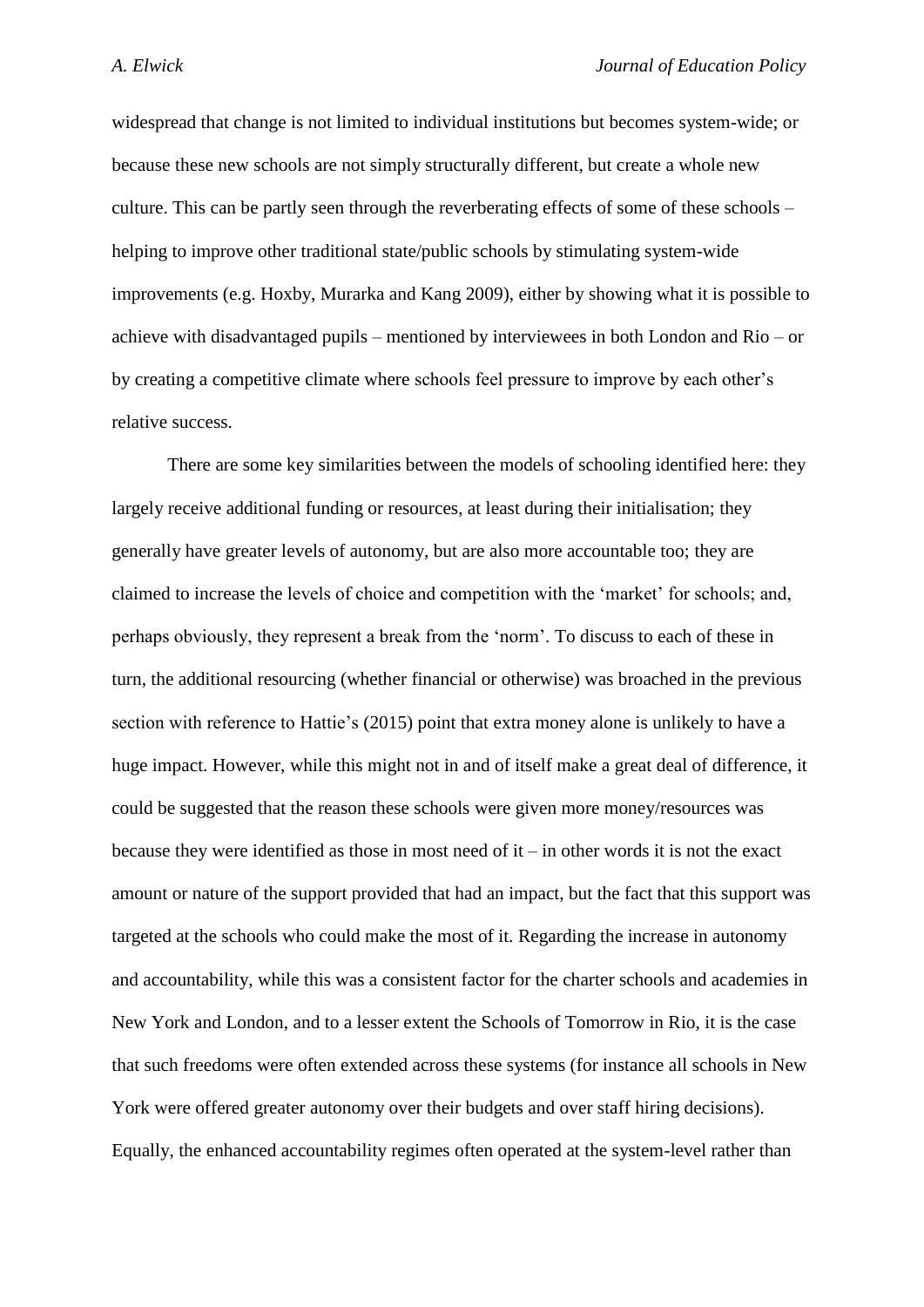just applying to these new forms of school (e.g. all schools in Rio were subject to regular bimonthly tests so that the education department had up-to-date information about pupil performance). The evidence relating to market forces, and the role played by choice and competition between the new forms of schooling and other public schools, is far more limited. As there is not a truly free choice of schools in any of the cities explored, it is debateable whether a proper market can operate and, in the absence of this, whether market forces will genuinely result in choice and competition driving up standards. Indeed, this competitive role envisioned for many of the new schools is contradictory to their elevation as 'disseminators of good practice' (Ball 2007, 182). Instead a quasi-market is created, with a significant element of 'co-opetition', as described by Adnett and Davies (2003). As such, perhaps it is not the marketisation of the school system which brings about improvement, but the possibilities opened up by these new schools – the fact that they directly bring about other benefits for their pupils.

One of the key differences between the types of school described in this paper is, I would suggest, that between a structural solution – as evidenced particularly by the academies and charter schools – and a solution which focuses more explicitly on changing the school culture – more obviously the approach adopted by the Schools of Tomorrow. While these are not binary categories by any means, and there is clearly overlap between the two, they do reflect two distinct starting points and methods of implementation. It is probably too early to really understand how these different approaches affect outcomes, but the Schools of Tomorrow model is extremely interesting as a more holistic approach to change for the pupils, without necessarily revolutionising the underlying school structure or governance. There is considerable evidence that the greatest bearing on student outcomes is achieved by intervention around the point of contact between students and school (e.g.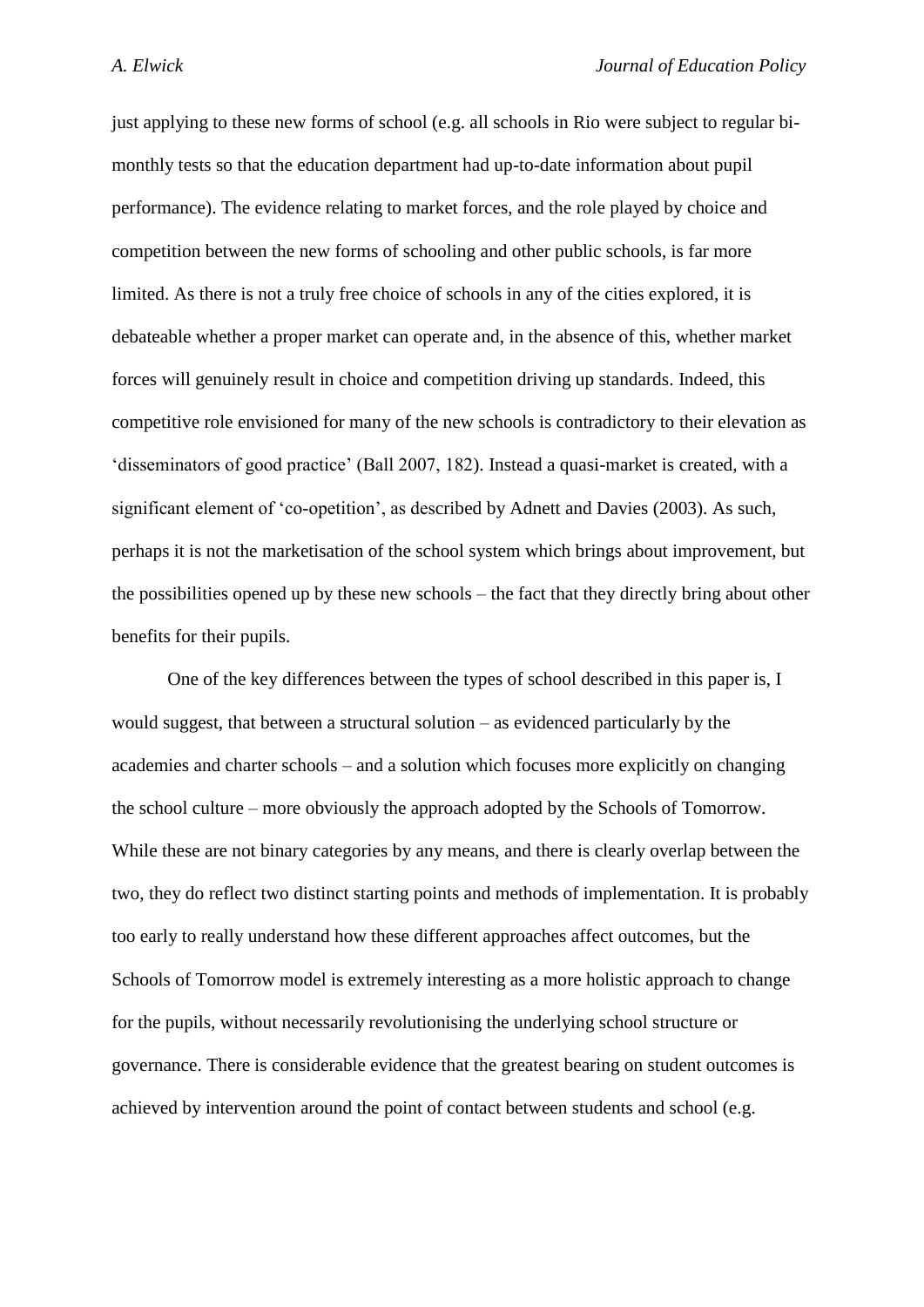improving the quality of teachers [Ko and Sammons 2013]) and as such perhaps it is these aspects of the new models of school that are most important when considering their impact.

However, despite the comparisons that it is possible to make across these different systems, the nature of the outcome measures available mean that such a comparison is at best limited. The different foci in each city (e.g. the particular attention paid to numeracy/literacy improvement in New York City, versus the more holistic approach to cultural change in Rio) means that the evidence as it exists is simply not broad nor deep enough to really understand how these new models of schooling have impacted upon outcomes.

This paper has sought the views of those close to the education systems and schools in question, drawing upon the experiences and perceptions of key witnesses to supplement the evidence base that does exist. However, such a method, while providing a rich source of data is nonetheless fraught with difficulties. It should be remembered that the witnesses interviewed were often those that implemented policy changes – the lack of robust independent evaluation of the new forms of schooling has meant that those with the greatest level of insight have a vested interest in portraying the success of such approaches. In each city studied a whole range of other education policies were implemented at the same time as these new forms of school (see Elwick and McAleavy 2015) and as such, separating out the impact of individual policies on attainment is exceptionally difficult and draws attention to the weaknesses of the evidence that currently exists. This paper has tried to demonstrate how these new schools have improved in comparison to other public schools (so that the key variable is the school type), but any relationship in these changes can only ever by described as correlation than as true causation.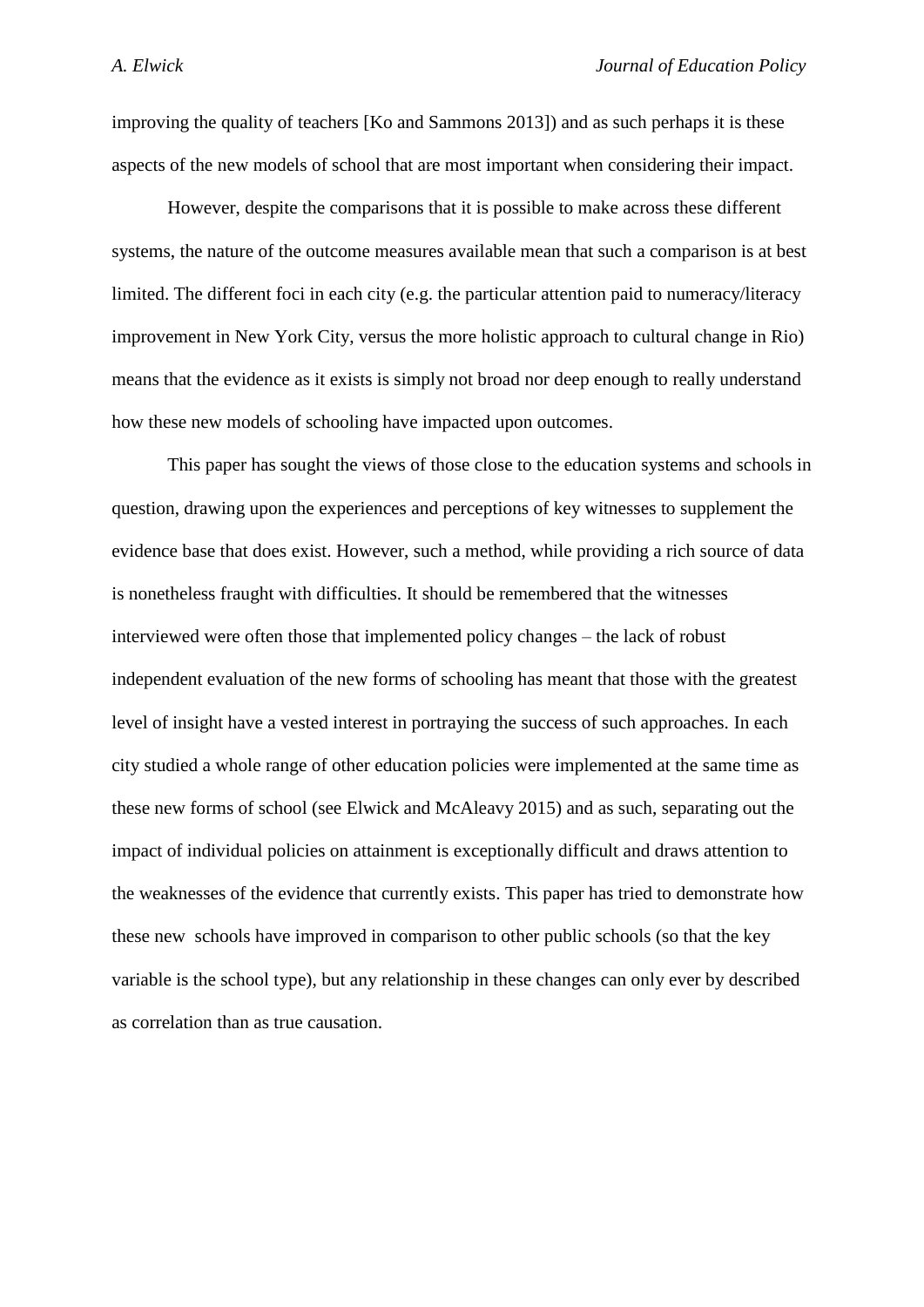## **6. References**

- Abrams, F. 2012. "No Money in Academy Status These Days" The Guardian, June 4. http://www.theguardian.com/education/2012/jun/04/academy-status-incentive-cuts.
- Adnett, N. and P. Davies. 2003. "Schooling Reforms in England: From Quasi-Markets to Coopetition?" *Journal of Educational Policy* 18 (4): 393-406.
- Baars, S., E. Bernardes, A. Elwick, A. Malortie, T. McAleavy, L. McInerney, L. Menzies and A. Riggall. 2014. *Lessons from London Schools: Investigating the Success.* Reading: CfBT Education Trust.
- Ball, S. 1993. "Education markets, choice and social class: the market as a class strategy in the UK and the USA." *British Journal of Sociology of Education* 14(1): 3–19
- Ball, S. 2007. *Education PLC: Understanding Private Sector Participation in Public Sector Education.* Routledge: London.
- Bloom, H. and R. Unterman. 2013. *Sustained Progress: New Findings About the Effectiveness and Operation of Small Public High Schools of Choice in New York City*. http://www.mdrc.org/sites/default/files/sustained\_progress\_FR\_0.pdf.
- Bruns, B., N. Evans and J. Luque. 2012. *Achieving World-Class Education in Brazil: The Next Agenda.* Washington DC: The World Bank.
- Burgess, S., and Briggs, A. 2010. "School assignment, school choice and social mobility." Economics of Education Review 29 (4): 639-649
- Chubb, J. E., and Moe, T. M. 1988. "Politics, markets, and the organization of schools." *The American Political Science Review* 82 (4): 1065–1087
- Collier, D. 1993. "The Comparative Method." In Finifter, A. (ed.) *Political Science: The State of the Discipline II.* Washington DC: American Political Science Association, 105-119.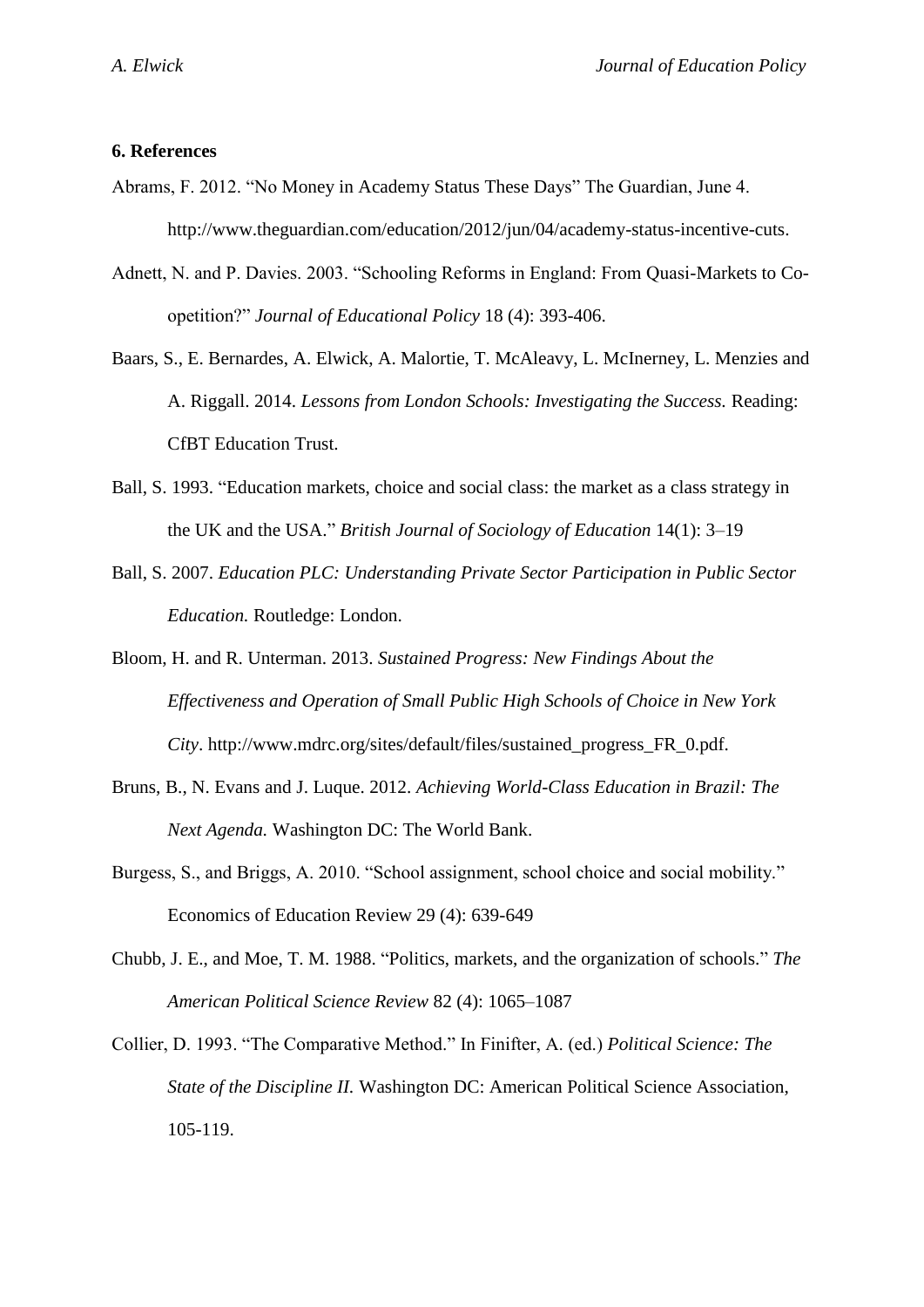Costin, C. 2014. "Implementing System-Wide Change (Fast) in Education: The Case of Rio de Janeiro." Paper presented at the World Bank, February 2014.

http://www.worldbank.org/en/events/2014/02/13/education-rio-dejaneiro#4.

CREDO (The Center for Research on Education Outcomes). 2013. *Charter School Performance in New York City.* 

https://credo.stanford.edu/documents/NYC\_report\_2013\_FINAL\_20130219\_000.pdf.

CREDO. 2015. *Urban Charter School Study: Report on 41 Regions.*

http://urbancharters.stanford.edu/download/Urban%20Charter%20School%20Study% 20Report%20on%2041%20Regions.pdf.

Curtis A., S. Exley, A. Sasia, S. Tough and G. Whitty. 2008. *The Academies programme: Progress, Problems and Possibilities*. London: The Sutton Trust.

http://www.suttontrust.com/wp-content/uploads/2008/12/AcademiesReportFinal2.pdf.

- DfE. 2010. *Schools, Pupils and Their Characteristics: January 2010*. https://www.gov.uk/government/publications/schools-pupils-and-their-characteristicsjanuary-2010.
- DfE. 2015a. *Measuring the Performance of Schools Within Academy Chains and Local Authorities.*

https://www.gov.uk/government/uploads/system/uploads/attachment\_data/file/415659 /SFR09\_2015.pdf.

- DfE. 2015b. *Schools, Pupils and Their Characteristics: January 2015*. https://www.gov.uk/government/statistics/schools-pupils-and-their-characteristicsjanuary-2015.
- DfE. 2015c. *Academies Annual Report: Academic Year 2013 to 2014.* https://www.gov.uk/government/uploads/system/uploads/attachment\_data/file/439953 /Annual\_Academies\_Report\_2013-14.pdf.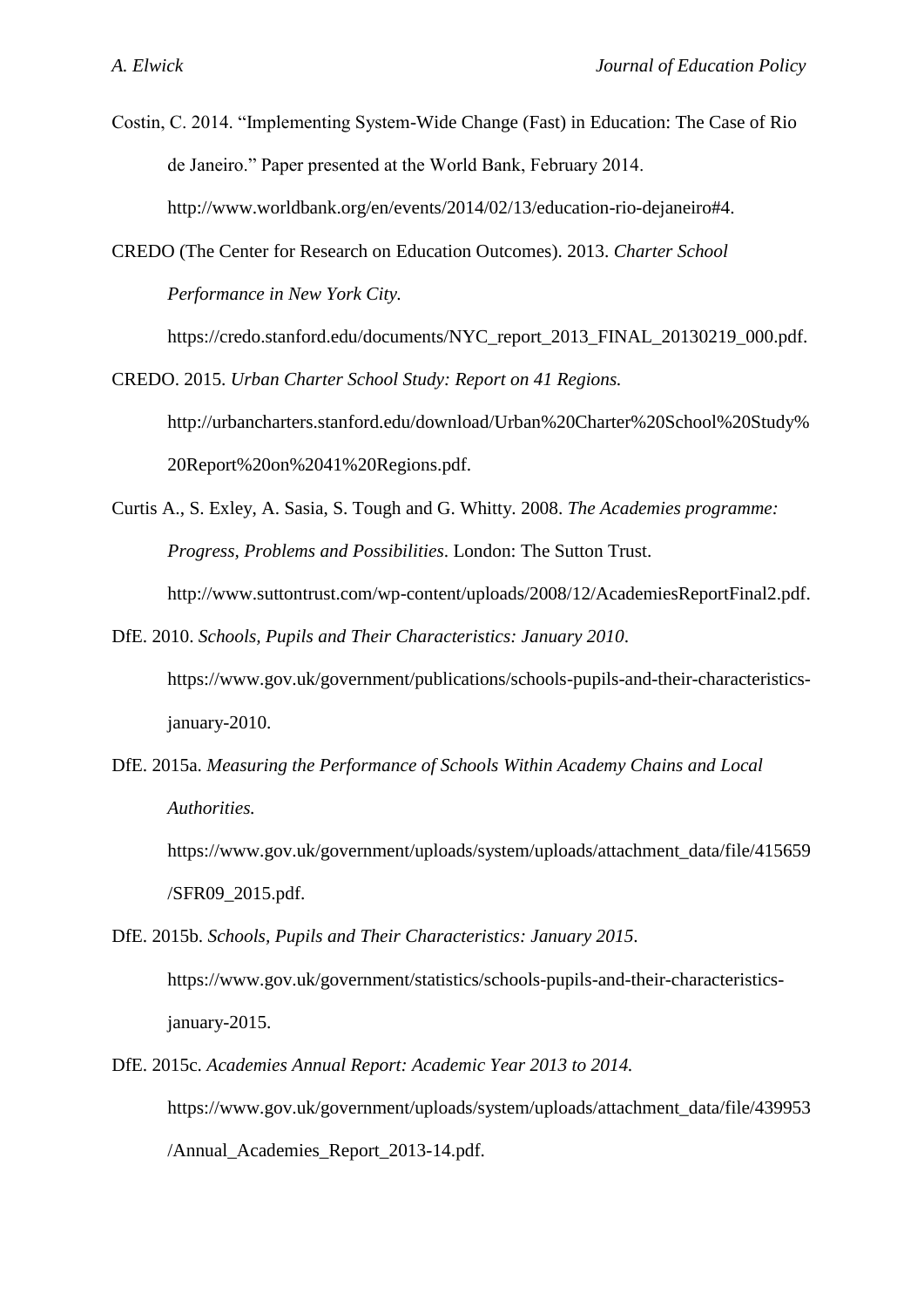DfE. 2016a. *Educational Excellence Everywhere.* 

https://www.gov.uk/government/uploads/system/uploads/attachment\_data/file/508447 /Educational\_Excellence\_Everywhere.pdf.

- DfE 2016b *Schools that Work for Everyone.* https://consult.education.gov.uk/schoolframeworks/schools-that-work-for-everyone/
- Easton, G. 2010. "Critical realism in case study research." *Industrial Marketing Management* 39: 118-128

Elwick, A. and T. McAleavy. 2015. *Interesting Cities: Five Approaches to Urban School Reform*. Reading: Education Development Trust. https://www.educationdevelopmenttrust.com/en-GB/our-research/our-researchlibrary/2015/r-interesting-cities.

- Fertig, B. 2014. "Top five education issues facing Mayor de Blasio." WNYC. http://www.wnyc.org/story/five-education-issues-facing-mayor-elect-de-blasio/.
- Fletcher, A. 2016. "Applying critical realism in qualitative research: methodology meets method." *International Journal of Social Research Methodology* 1-14
- Gibb, N. 2016. "The Role of Leadership in School Improvement." Speech given at Brighton College Educational Conference, May 5. https://www.gov.uk/government/speeches/nick-gibb-the-role-of-leadership-in-school-
- Gomez, C. 2013. "Educational Programs to Transform Young Lives." Urb.im. http://www.urb.im/c130805.

improvement.

Goodrick, D. 2014. "Comparative Case Studies." Methodological Briefs: Impact Evaluation No. 9, Florence, Italy: Unicef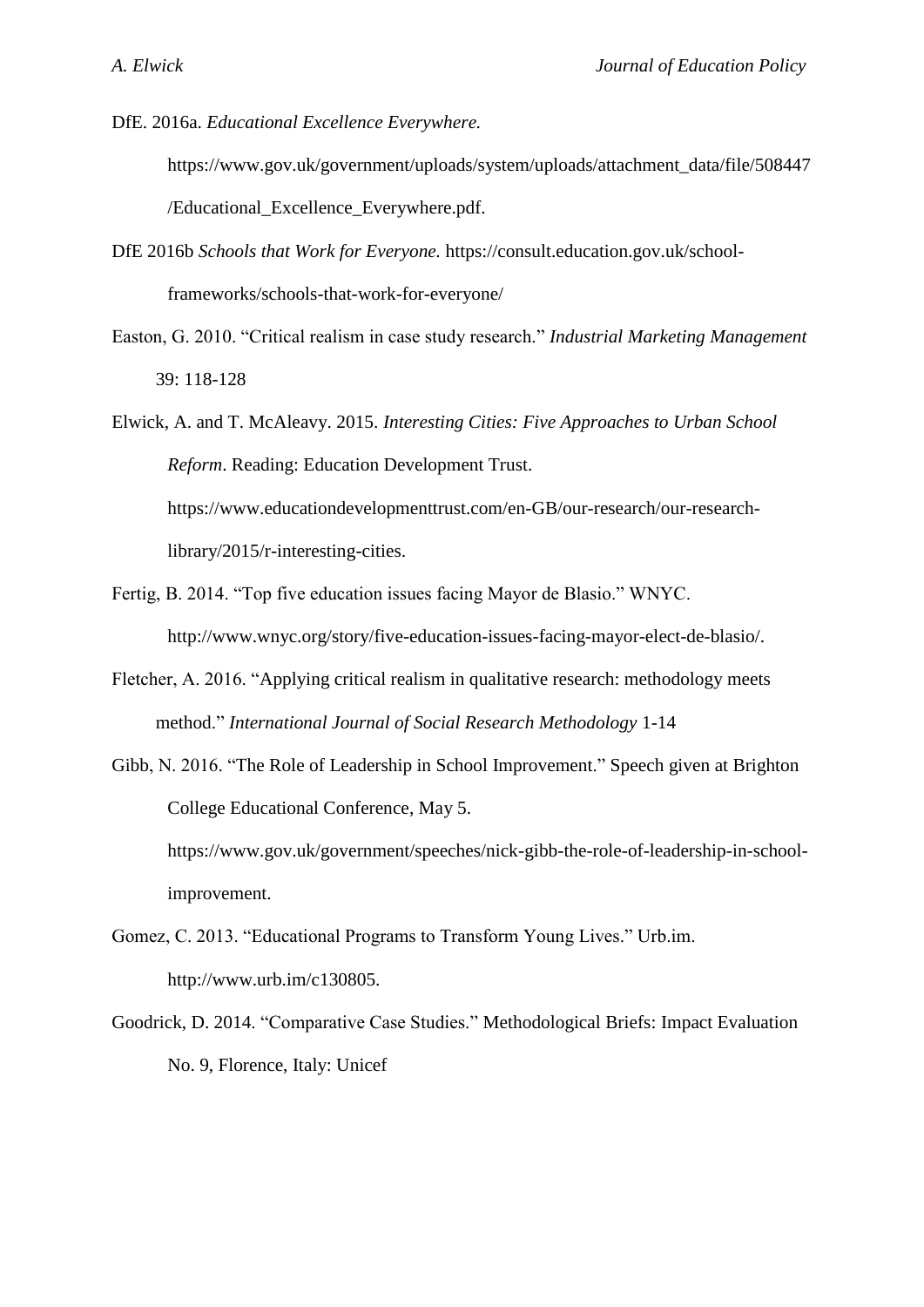- Hattie, J. 2015. *What Doesn't Work in Education: The Politics of Distraction*. London: Pearson. https://www.pearson.com/content/dam/corporate/global/pearson-dotcom/files/hattie/150602\_DistractionWEB\_V2.pdf.
- Hill, R. 2012. *The Missing Middle: The Case for School Commissioners*. http://www.thersa.org/\_\_data/assets/pdf\_file/0017/630053/RSA-The Missing Middle report 2012.pdf.
- Hoxby, C., S. Murarka and J. Kang. 2009. *How New York City's Charter Schools Affect Achievement.*

http://users.nber.org/~schools/charterschoolseval/how\_NYC\_charter\_schools\_affect\_ achievement\_sept2009.pdf.

- Hutchings, M., C. Greenwood, S. Hollingworth, A. Mansaray, A. Rose and K. Glass. 2012. *Evaluation of the City Challenge Programme.* London: Institute for Policy Studies in Education, London Metropolitan University https://www.gov.uk/government/uploads/system/uploads/attachment\_data/file/184093 /DFE-RR215.pdf.
- INEP (Instituto Nacional de Estudio e Pesquisas Educacionais). 2015. *INEP website.* http://portal.inep.gov.br/.
- Kaarbo, J., & Beasley, R. 1999. "A Practical Guide to the Comparative Case Study Method in Political Psychology." *Political Psychology* 20 (2): 369-391
- Kelleher, M. 2014*. New York City's Children First.* Washington DC: Center for American Progress.

Klein, J. 2014. *Lessons of Hope: How to Fix our Schools.* New York: Harper Collins.

Ko, J. and P. Sammons. 2013. *Effective Teaching: A Review of Research and Evidence*. Reading: CfBT Education Trust.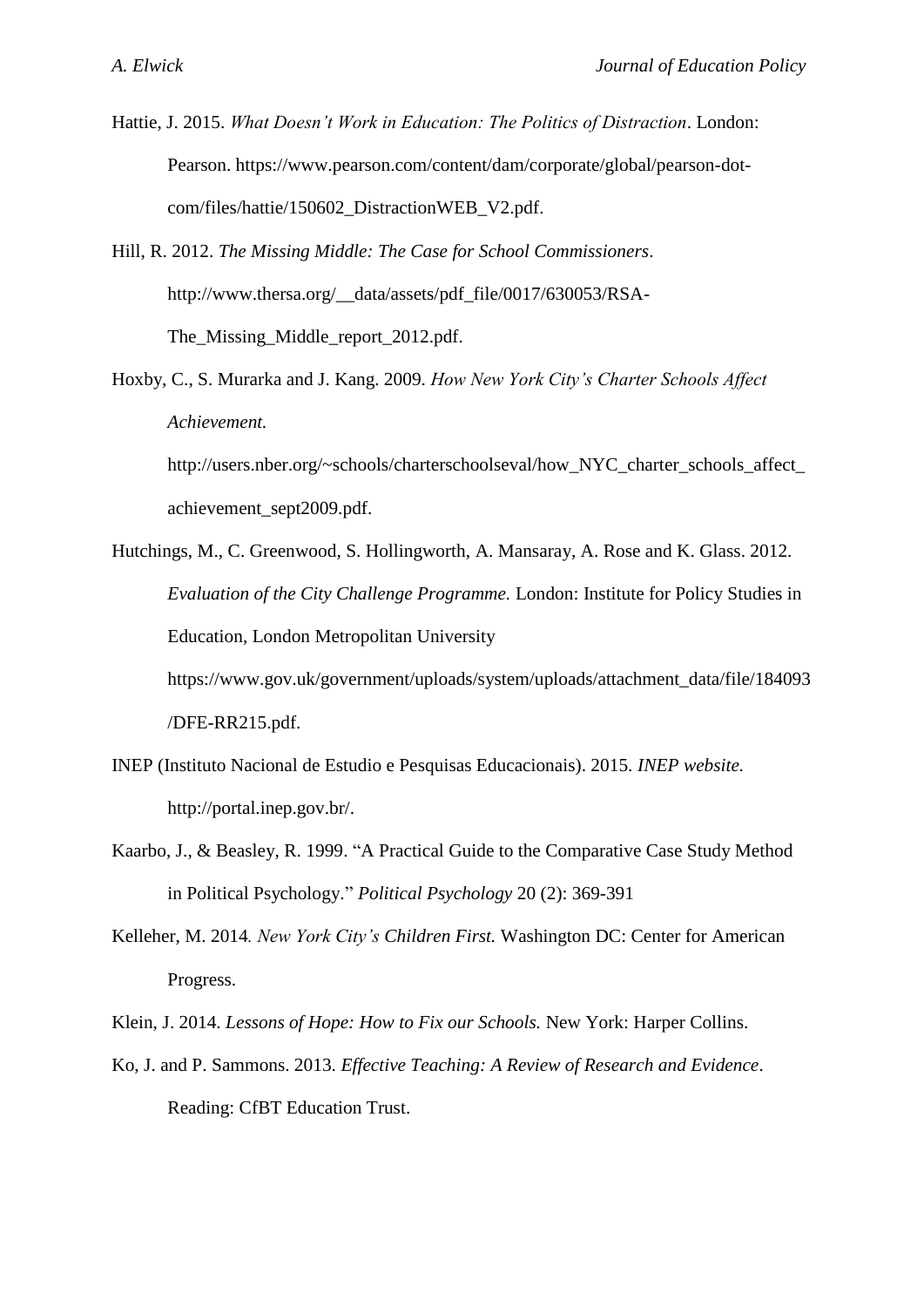MDRC (2015) *New York City Small Schools of Choice Evaluation.* http://www.mdrc.org/project/new-york-city-small-schools-choice-

evaluation#overview.

Meyland-Smith, D. and N. Evans. 2009. A Guide to School Choice Reforms. London: Policy Exchange.

http://policyexchange.org.uk/images/publications/a%20guide%20to%20school%20ch oice%20reforms%20-%20mar%2009.pdf.

- Morgan, N. 2016. "Next Steps to Spread Educational Excellence Everywhere Announced." Press release, May 6. https://www.gov.uk/government/news/next-steps-to-spreadeducational-excellence-everywhere-announced.
- Nadelstern, E. 2013. *10 Lessons from New York City Schools: What Really Works to Improve Education.* New York: Teachers College Press.
- NAO (National Audit Office). 2007*. The Academies Programme.* http://www.nao.org.uk/wpcontent/uploads/2007/02/0607254.pdf.
- NAO. 2010. *The Academies Programme.* http://www.nao.org.uk/wpcontent/uploads/2010/09/1011288.pdf.
- NAO. 2012. *Managing the Expansion of the Academies Programme.* http://www.nao.org.uk/report/managing-the-expansion-of-the-academiesprogramme/.
- NAO. 2014. *Academies and Maintained Schools: Oversight and Intervention.* https://www.nao.org.uk/wp-content/uploads/2014/10/Academies-and-maintainedschools-Oversight-and-intervention.pdf.
- National Alliance for Public Charter Schools. 2015. *Public Charter Schools.* http://www.publiccharters.org/get-the-facts/public-charter-schools/.
- New York City Charter School Center. 2014. *2013–14 Test Scores Show Gains.*  http://www.nyccharterschools.org/blog/testscores2014.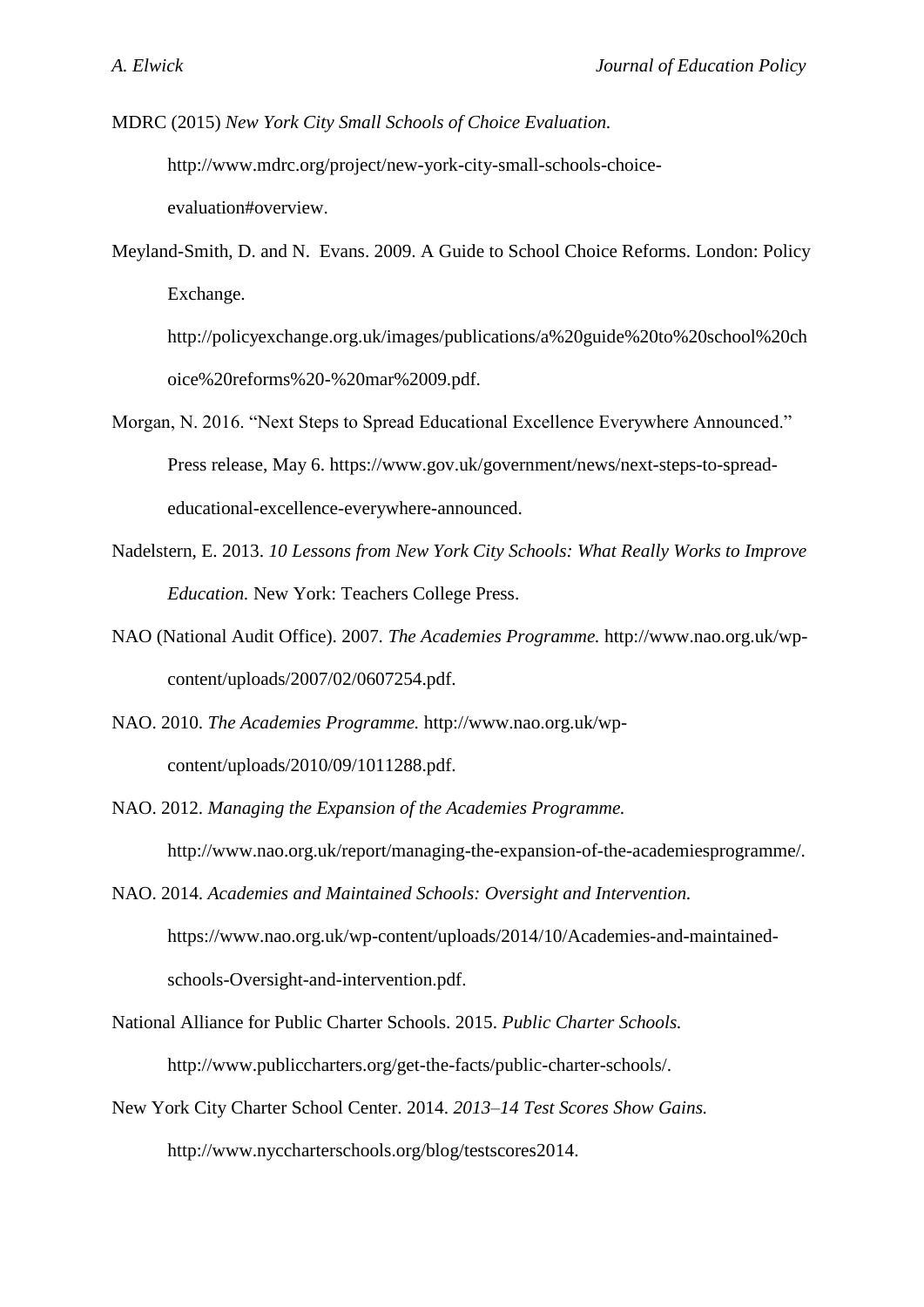New York City Global Partners. 2011. *Best Practice: Providing Safe and Engaging Schools for Low-Income, Drug-Affected Neighborhoods.*

http://www.nyc.gov/html/ia/gprb/downloads/pdf/Rio\_SchoolsofTomorrow.pdf.

- New York City Center for Economic Opportunity. 2016. *Poverty Data Tool.* http://www.nyc.gov/html/ceo/html/poverty/lookup.shtml.
- New York City DOE. 2014. *New York City Graduation Rates Class of 2014.* http://schools.nyc.gov/NR/rdonlyres/CBC16138-32FA-4EB8-91BA-525BF4A82EEB/0/2014GraduationRatesPublicWebsite.pdf.

New York City DOE. 2015. *About us.* http://schools.nyc.gov/AboutUs/default.htm.

- Prefeitura do Rio de Janeiro. 2014. *Education: Quick Guide to Public Policies.* http://www.rio.rj.gov.br/dlstatic/10112/4379008/4130265/EducacaoING1211.pdf
- Ragin, C. 1989. *The Comparative Method: Moving Beyond Qualitative and Quantitative Strategies* Berkeley: University of California Press
- Ravitch, D. 2012. *Reader Calls out NY Daily News for Charter Spin: UPDATE.*
	- http://dianeravitch.net/2012/12/03/reader-calls-out-ny-daily-news-for-charterspin-2/.
- Robinson, J. 2015. "Ensuring Lasting Education Reforms by Delivering Results: A Discussion with Claudia Costin, Senior Director for Education at the World Bank." http://www.brookings.edu/blogs/education-plus-development/posts/2015/01/07 education-reforms-claudia-costin-perlmanrobinson.
- Sahlgren, G. 2013. *Incentivising Excellence: School Choice and Education Quality.* London: The Centre for Market Reform of Education.

Sayer, A. 2000. *Realism and social science* London: Sage

Sellgren, K. 2016. "Budget Sets out Academies Plan and Longer School Day." BBC, March 16. http://www.bbc.co.uk/news/education-35815023.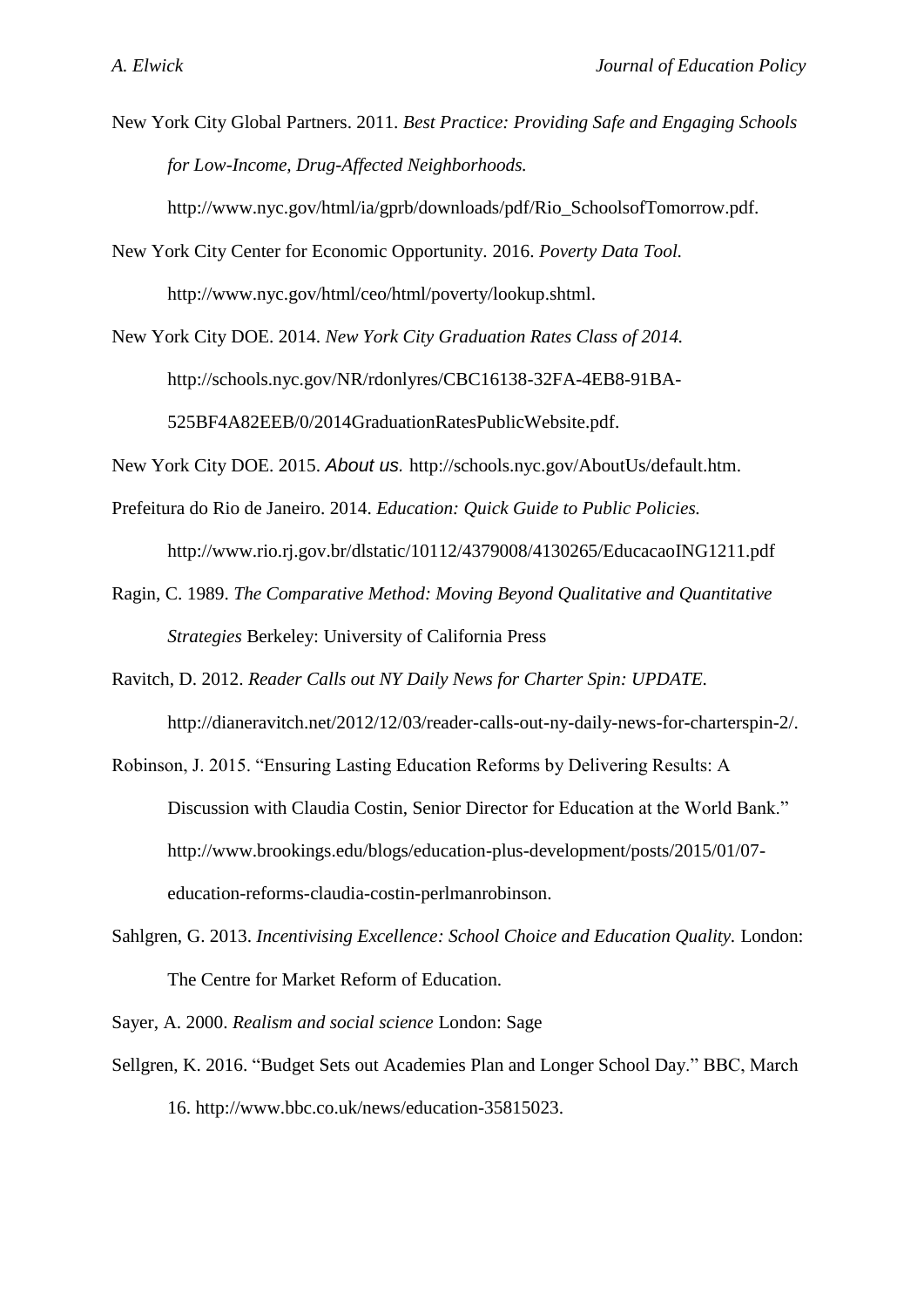- Sims, D., H. Grayson and K. Wespieser. 2015. *A Guide to the Evidence on Academies*. Slough: NFER.
- Tashakkori, A. & Teddlie, C. (Eds.) 2003. *Handbook of mixed methods in social & behavioral research*.Thousand Oaks, CA: Sage.
- Tooley, J. 1995. "Markets or democracy? A reply to Stewart Ranson." *British Journal of Educational Studies* 43 (1): 31–34
- West, A. 2015. "Education Policy and Governance in England Under the Coalition Government (2010–15): Academies, the Pupil Premium, and Free Early Education." *London Review of Education* 13 (2).
- Whitty, G. and Power, S. 2000. "Marketization and privatization in mass education systems." *International Journal of Educational Development* 20 (2): 93-107
- Worth, J. 2014. *Analysis of Academy School Performance in GCSEs 2013.*  http://www.nfer.ac.uk/publications/LGGA02/LGGA02.pdf

Worth, J. 2015. *Academies: It's time to learn the lessons.* Slough: NFER.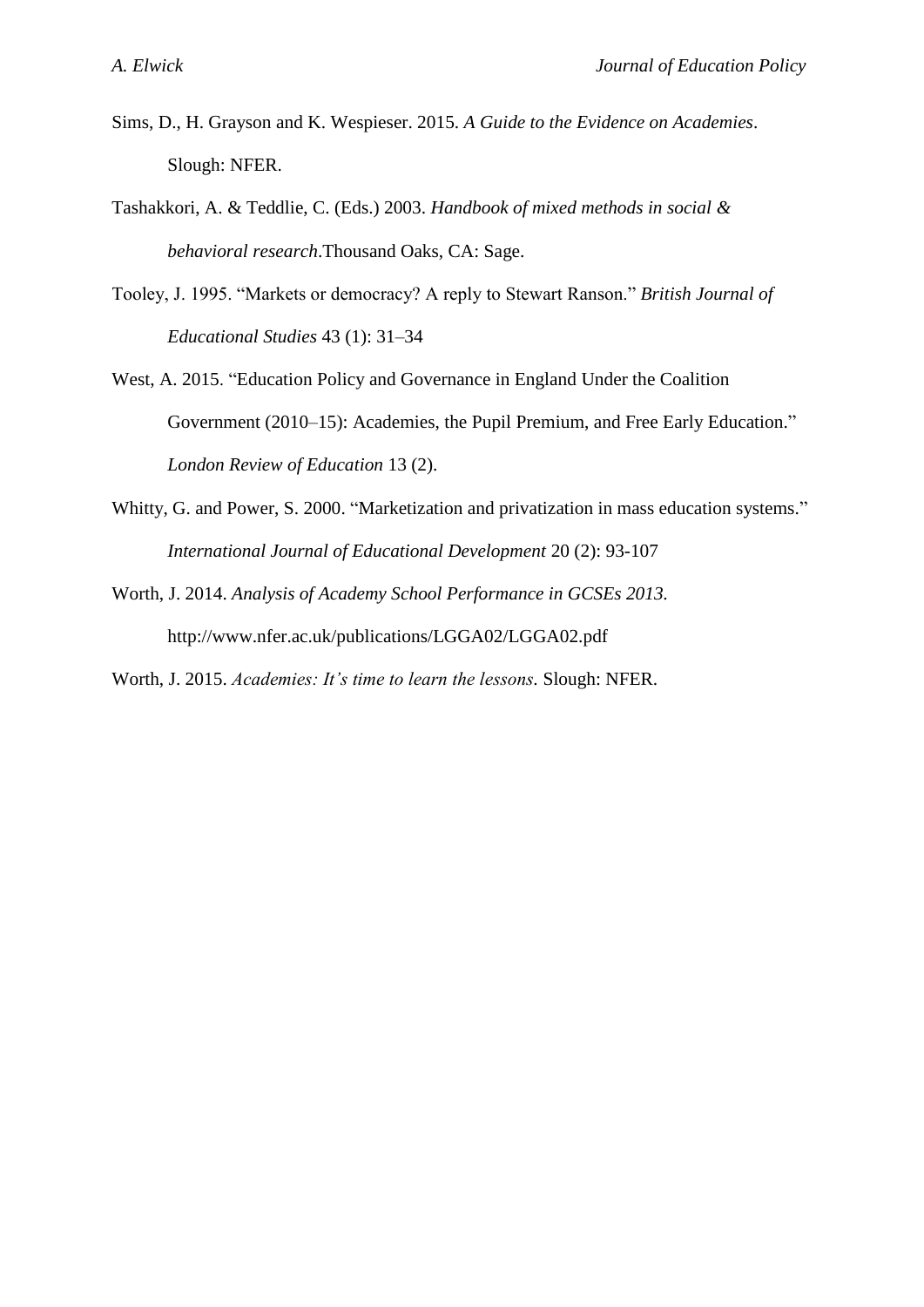|                      | Target SSC enrolees | Control group         |
|----------------------|---------------------|-----------------------|
|                      | (outcome %)         | counterparts (outcome |
|                      |                     | $%$ )                 |
| Graduated from local | 70.4                | 60.9                  |
| high school          |                     |                       |
| English Regents exam | 40.2                | 33.4                  |
| score of 75 or above |                     |                       |
| Maths A Regents exam | 24.6                | 24.7                  |
| score of 75 or above |                     |                       |

Table 1. Estimated effects of SSCs on 4-year high school graduation and college readiness exams (graduation rates 2005-2011; exam scores 2005-2011) (Bloom and Unterman 2013, 8).